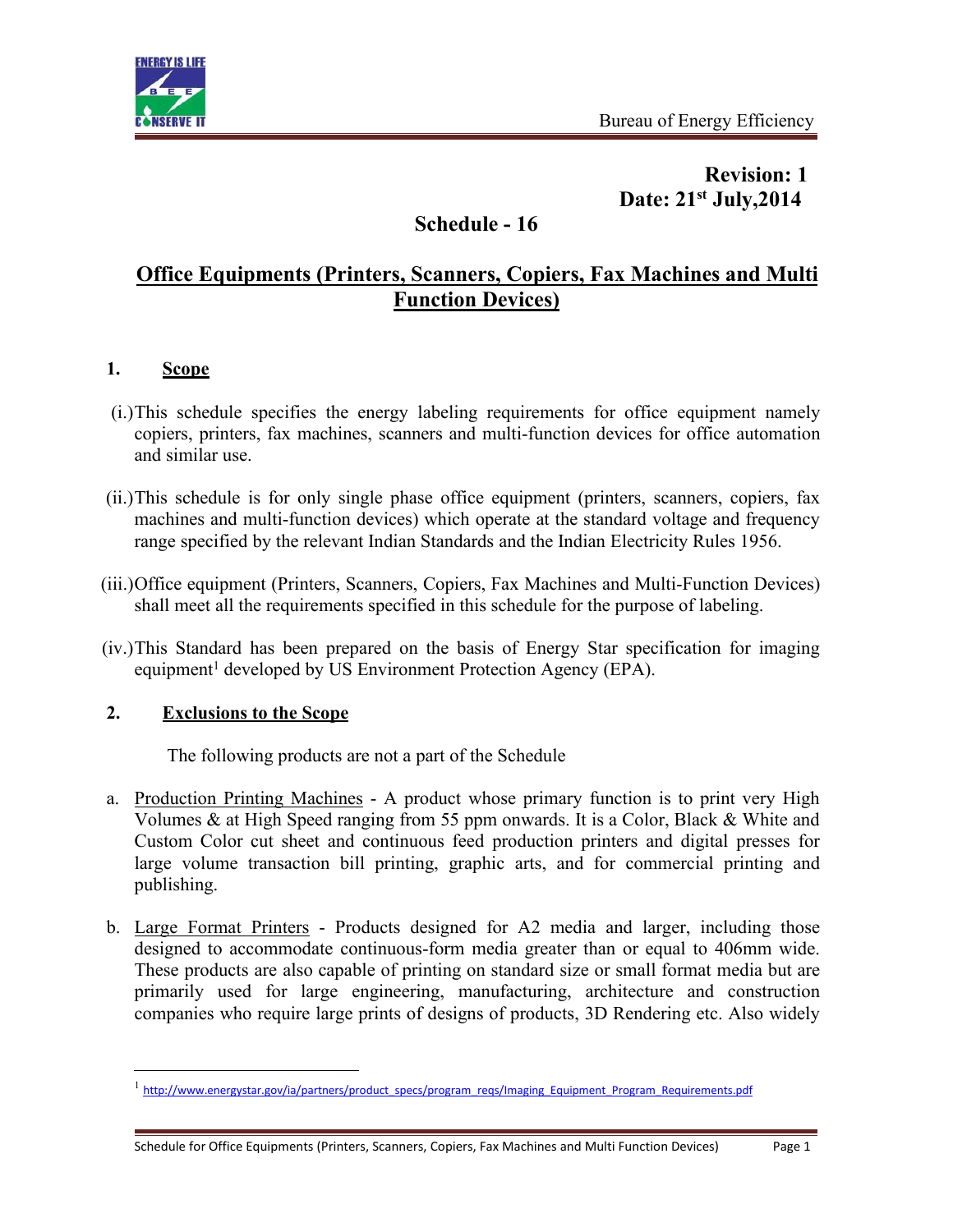

used for indoor display graphics applications. The Large Format Printers are also popularly known as Wide Format Printers

**3. Definitions:** The definitions of the various terms used in this schedule is as follows:

## **A) Product Types:**

**3.1. Office Printer:** A product whose primary function is to generate hard-copy output from electronic input. A printer is capable of receiving information from single-user or networked computers, or other input devices (e.g., digital cameras). This definition is intended to cover products that are marketed as printers, and printers that can be fieldupgraded to meet the definition of an MFD.

**3.2. Scanner:** A product, whose primary function is to convert hard copy originals into electronic images that can be stored, edited, converted, or transmitted, primarily in a personal computing environment. This definition is intended to cover products that are marketed as scanners.

**3.3. Copier:** A product whose sole function is to produce hard copy duplicates from hard copy originals. This definition is intended to cover products that are marketed as copiers, and upgradeable digital copiers (UDCs).

**3.4. Facsimile (Fax) Machine:** A product whose primary functions are (1) to scan hard copy originals for electronic transmission to remote units, and (2) to receive electronic transmissions for conversion to hard copy output. A fax machine may also be capable of producing hard copy duplicates. Electronic transmission is primarily over a public telephone system, but may also be via a computer network or the Internet.This definition is intended to cover products that are marketed as fax machines.

**3.5. Multifunction Device (MFD):** A product that performs two or more of the core functions of a Printer, Scanner, Copier, or Fax Machine. An MFD may have a physically integrated form factor, or it may consist of a combination of functionally integrated components. MFD copy functionality is considered to be distinct from single-sheet convenience copying functionality sometimes offered by fax machines. This definition includes products marketed as MFDs, and "multi-function products" (MFPs).

## **B) Marking Technologies:**

**3.6. Direct Thermal (DT):** A marking technology characterized by the burning of dots onto coated print media that is passed over a heated print head.DT products do not use ribbons.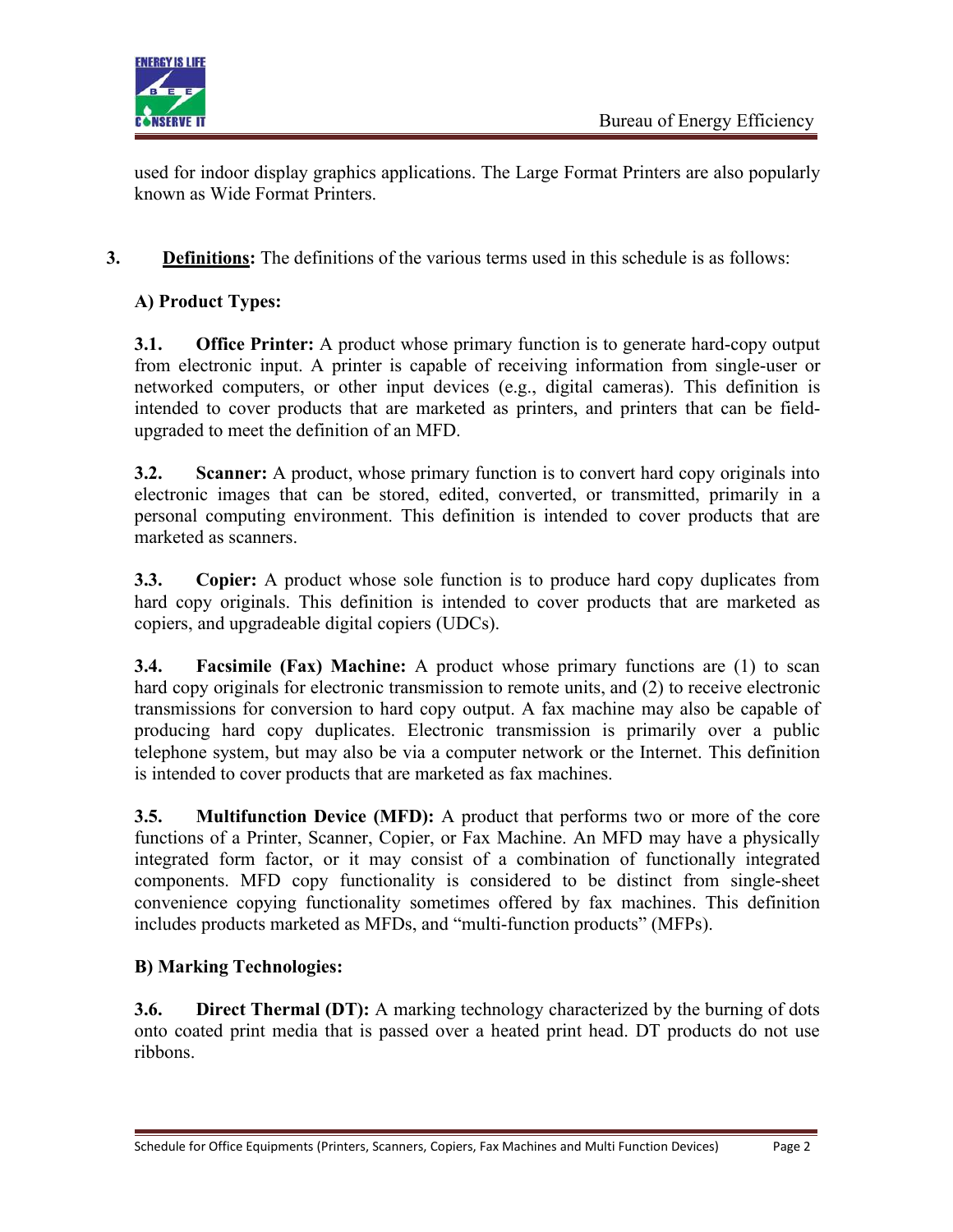

**3.7. Dye Sublimation (DS):** A marking technology characterized by the deposition (sublimation) of dye onto print media asenergy is supplied to heating elements.

**3.8. Electro-photographic (EP):** A marking technology characterized by the illumination of a photoconductor in a pattern representing the desired hard copy image via a light source, development of the image with particles of toner using the latent image on the photoconductor to define the presence or absence of toner at a given location, transfer of the toner to the final print media, and fusing to cause the hard copy to become durable. For purposes of this specification, Color EP products simultaneously offer three or more unique toner colors, while Monochrome EP products simultaneously offer one or two unique toner colors. This definition includes Laser, Light Emitting Diode (LED), and Liquid Crystal Display (LCD) illumination technologies.

**3.9. Impact:** A marking technology characterized by the formation of the desired hard copy image by transferring colorant from a "ribbon" to the print media via an impact process. This definition includes Dot Formed Impact and Fully Formed Impact.

**3.10. Ink Jet (IJ):** A marking technology characterized by the deposition of colorant in small drops directly to the print media in a matrix manner. For purposes of this specification, Color IJ products offer two or more unique colorants at one time, while Monochrome IJ products offer one colorant at a time. This definition includes Piezoelectric (PE) IJ, IJ Sublimation, and Thermal IJ. This definition does not include High Performance IJ.

**3.11. High Performance IJ:** An IJ marking technology that includes nozzle arrays that span the width of a page and/or the ability to dry ink on the print media via supplemental media heating mechanisms. High-performance IJ products are used in business applications usually served by electro-photographic marking products.

**3.12. Solid Ink (SI):** A marking technology characterized by ink that is solid at room temperature and liquid when heated to the jetting temperature. This definition includes both direct transfer and offset transfer via an intermediate drum or belt.

**3.13. Thermal Transfer (TT):** A marking technology characterized by the deposition of small drops of solid colorant (usually colored waxes)in a melted/fluid state directly to print media in a matrix manner. TT is distinguished from IJ in that the ink is solid at room temperature and is made fluid by heat.

# **C) Operational Modes:**

## **1. On Mode:**

**a) Active Mode:** Definition as defined in Clause 3.8 of IEC 62301 : 2011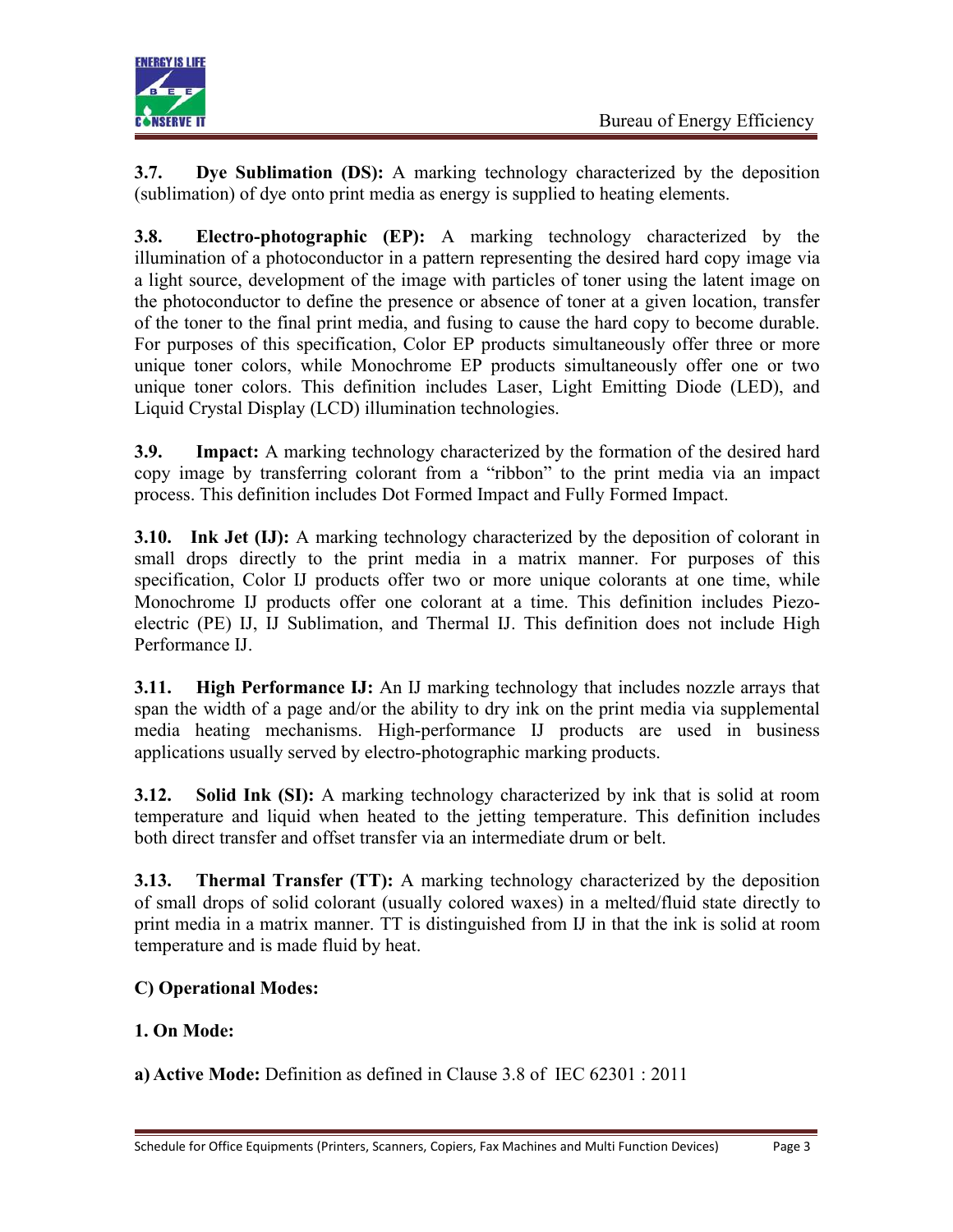

**b) Ready State**: The power state, in which a product is not producing output, has reached operating conditions, has not yet entered into any lower-power Modes, and can enter Active State with minimal delay. All product features can be enabled in this state, and the product is able to return to Active State by responding to any potential inputs, including external electrical stimulus (e.g., network stimulus, fax call, or remote control) and direct physical intervention (e.g., activating a physical switch or button).

**2. Off Mode:** Definition as defined in Clause 3.5 of IEC 62301 : 2011

**3. Sleep Mode:** A reduced power state that a product enters either automatically after a period of inactivity (i.e., Default Delay Time), in response to user manual action (e.g., at a user-set time of day, in response to a user activation of a physical switch or button), or in response to external electrical stimulus (e.g., network stimulus, fax call, remote control).

a. For products evaluated under the TEC test method, Sleep Mode permits operation of all product features (including maintenance of network connectivity), albeit with a possible delay to transition into Active State.

b. For products evaluated under the OM test method, Sleep Mode permits operation of all product features considered Primary Function adders, albeit with a possible delay to transition into Active State.

**e) Standby:** Definition as defined in Clause 3.6 of IEC 62301:2011

For Office Equipments addressed by this schedule, the "Standby" Mode usually corresponds to Off Mode, but may correspond to Ready State or Sleep Mode. **Hence whichever is the lowest power state among Ready, Sleep, Auto-off and Off state shall be considered as the standby power mode for office equipments under this schedule**. A product cannot exit Standby and reach a lower power state unless it is physically disconnected from the main electricity supply as a resultof manual manipulation.

## **D) Media Format:**

**1. Large Format:** Products designed for A2 media and larger, including those designed to accommodate continuous-form media greater than or equal to 406 mm wide. Large-format products may also be capable of printing on standard-size or small-format media.

**2. Standard Format:** Products designed for standard-sized media (e.g., Letter, Legal, Ledger, A3, A4, B4), including those designed to accommodate continuous-form media between 210 mm and 406 mm wide. Standard-size products may also be capable of printing on small-format media.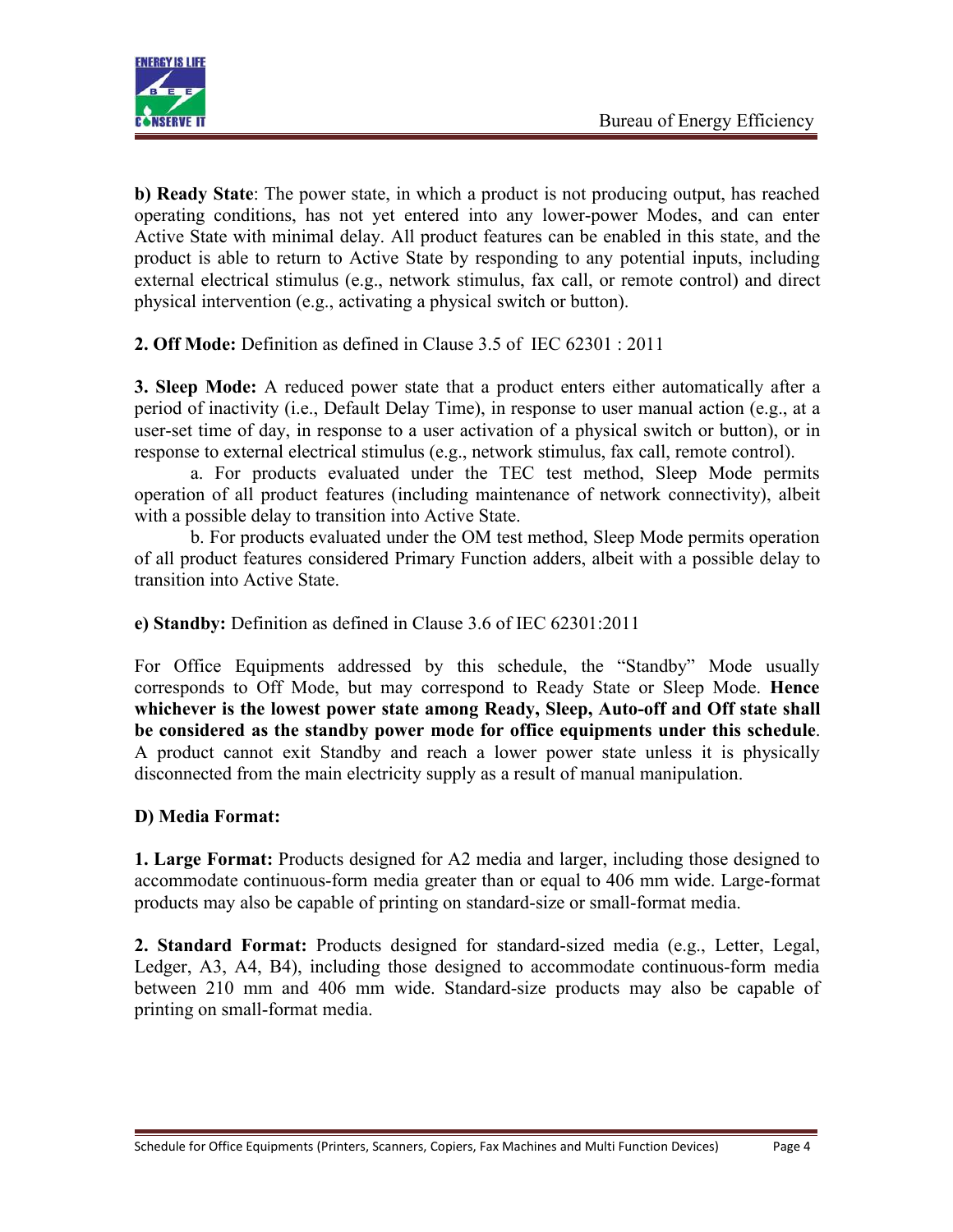

**3. Small Format:** Products designed for media sizes smaller than those defined as Standard (e.g.,A6, 4"x6", microfilm), including those designed to accommodate continuous-form media less than 210 mm wide.

**4. Continuous Form:** Products that do not use a cut-sheet media format, and that are designed for applications such as printing of bar codes, labels, receipts, banners, and engineering drawings. Continuous form products can be of small, standard, or large format.

## **Others:**

**1. Marking Engine:** The fundamental engine of an imaging product that drives image production. A marking engine relies upon functional adders for communication ability and image processing. Without functional adders and other components, a marking engine cannot acquire image data for processing and is non-functional.

**2.Base Product:** The most fundamental configuration of a particular product model, which possesses the minimum number of functional adders<sup>[2](#page-4-0)</sup> available. Optional components and accessories are not considered part of a base product.

**3. Family of models:** Family of models is the range of models of one particular brand, to which a single set of test reports is applicable and where each of the models has the same relevant physical characteristics, energy consumption, and energy efficiency rating and performance characteristics. The term 'model' is synonymous with 'family of models'. For office equipment, acceptable variations within a product family include:

- Color
- Housing
- Input or output paper-handling accessories, or
- Any of the functional adders.

**4. Variant:** A model variant is an alternative version of a model which has the same sales specification and the same model number or other form of designation as another version of the model, and offers the same performance except that it has different standby mode power consumption. .

**5. Model Number:** A unique marketing name that applies to a specific hardware/software configuration that is either predefined, or a configuration that is selected by the customer.

6. **Model Name:** A marketing name that includes reference to both the office equipment model family number, a short description of the product, or branding references.

<span id="page-4-0"></span><sup>&</sup>lt;sup>2</sup> Functional Adders or Add On: Data and network interface that adds functionality to the marking engine of an imaging equipment product and provides a power allowance when qualifying products according to the test method.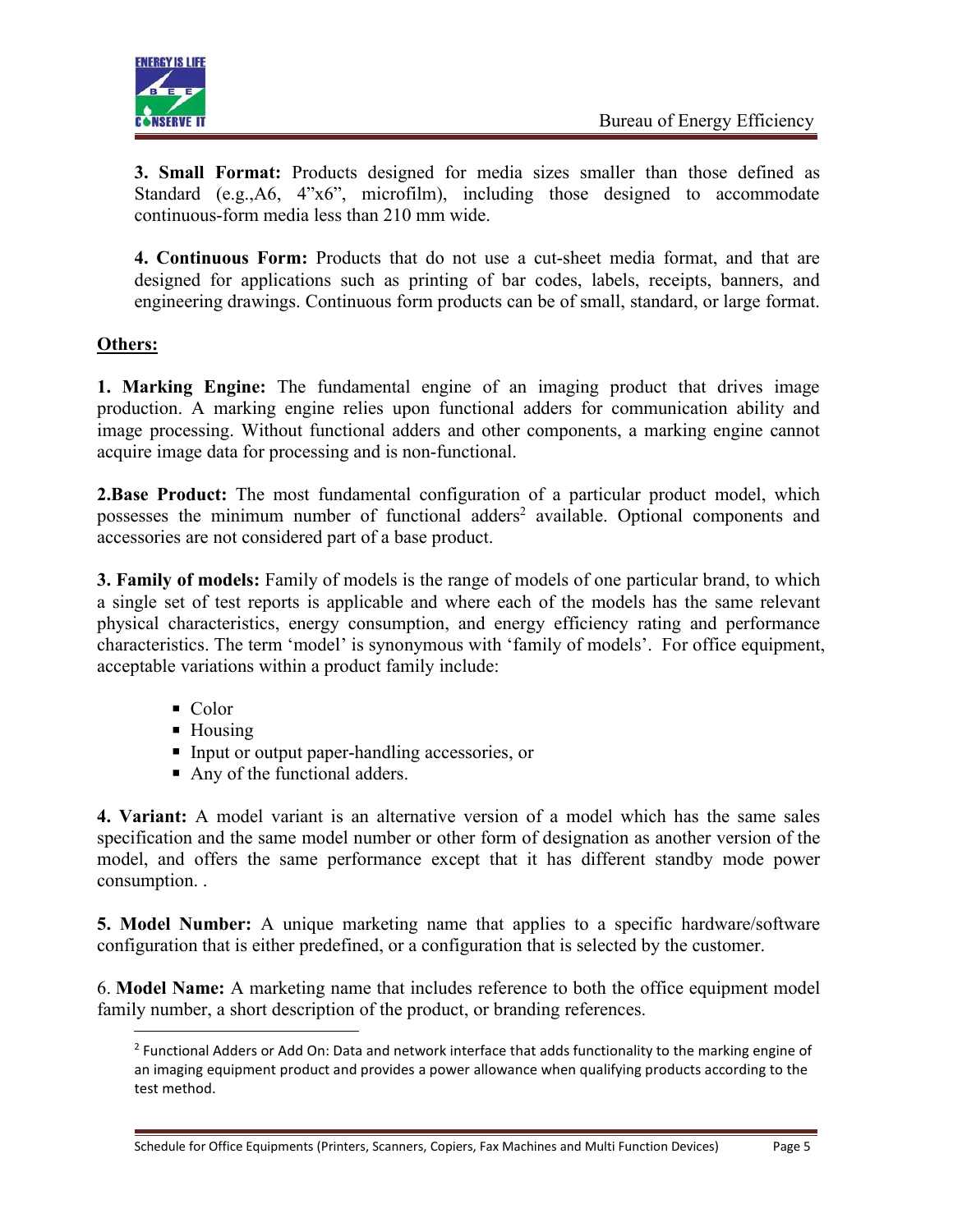

#### 7. **Pre-qualification Requirements**

A. Commercially-available office equipments that meet one of the Product Type definitions in Section 2 and are capable of being powered from

(1) a wall outlet,

(2) a data or network connection, or

(3) both a wall outlet and a data or network connection, are eligible for BEE STAR qualification.

B. The products shall confirm to the requirements of relevant Indian standards for both safety and performance requirements to participate in BEE STAR labeling program.

C. To qualify for the BEE Star labeling, the office equipment shall satisfy the requirements as specified in the clause 3.3 & 3.4 under 'Qualification Criteria' of ENERGY STAR Program Requirements for Imaging Equipment.

**8. Standby Power Requirements:** Standby Mode power, which is the lesser of the Ready Mode Power, Sleep Mode Power, and Off Mode Power, as measured in the test procedure, shall be less than or equal to 1 W for all Operational Mode (OM) products .

9. **Testing Procedure:** To qualify as BEE Star labeled product, the units must be tested according to test protocol outlined in **Appendix A** of this schedule. Manufacturers are required to perform tests and self-certify those models that meet the BEE Star Label requirements:

a. The test results must be reported to BEE.

b. The test results must be reported in the format outlines in Appendix B along with the lab test report

#### **Detailed Test Procedures is defined in Appendix A.**

10. **Tolerance limits:** There is **no tolerance in the energy consumption criteria** for obtaining the BEE label. All tested products must meet the maximum threshold for OM and TEC products. The scope for manufacturing tolerance and other variations shall be accounted for while applying for the BEE Star label.

11. **Label Design and Manner of Display:** The label design and manner of display will be as defined as follows:

 $\triangleright$  For initial one year from date of the launch of the program, manufacturers can affix the BEE Star label either on the carton box or on the products itself.

 $\triangleright$  After the period of one year, the committee will again review the prospects of the decision to make it mandatory to affix label on both the carton box and the product or not. Sample Label is given in Annexure 1.

#### **12. Labeling related fees:**

 $\triangleright$  Refundable security deposit payable for registration of every company/firm for BEE Standard & Labeling program is Rs.100000/- (Rupees One Lakh), which is Rs. 25000/-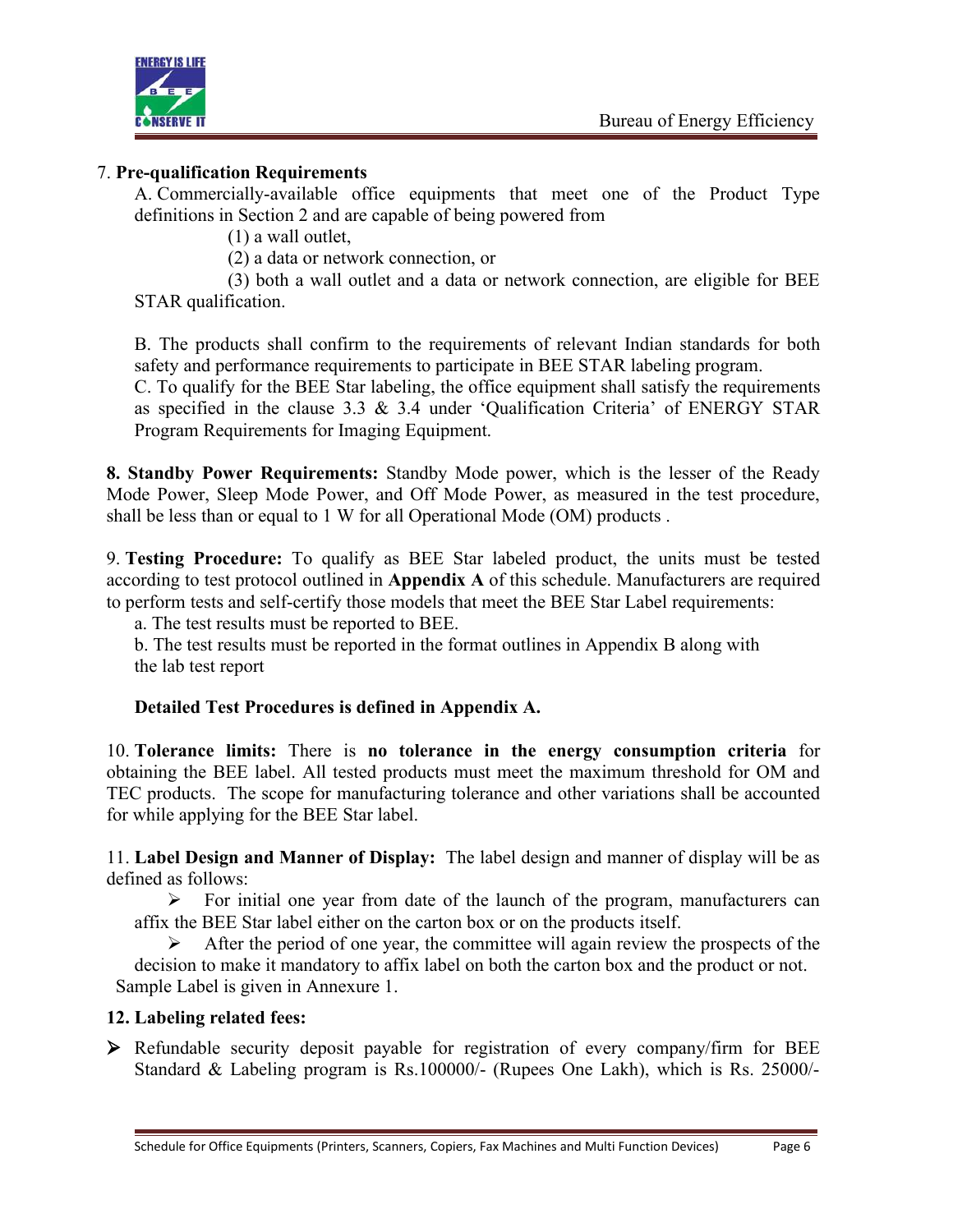

(Rupees Twenty Five Thousand) for SSI industries, provided they upload their duly valid SSI certificate on BEE's e-filling portal.

- $\triangleright$  Registration fee payable on each application for authority to affix labels is Rs.1000/-(Rupees One Thousand Only).
- $\triangleright$  Labeling fee for affixation of label on each piece of qualified product is **0.03%** of the **product MRP** declared by the user of the label (manufacturer / trader / importer) at the time of product-model registration under each equipment category.
- $\triangleright$  Registration fee payable on each application for renewal of authority to affix labels is Rs.500/- (Rupees Five Hundred Only).

## **13.Future Specification Revisions**

BEE reserves the right to revise the schedule should technological and/or market changes affect its usefulness to consumers or industry or its impact on the environment. In keeping with current policy, revisions to the schedule will be discussed with stakeholders. In the event of a schedule revision, please note that BEE qualification is not automatically granted for the life of a product model. To qualify as Star labeled product, a product model must meet the BEE's standard in effect on the model's date of manufacture.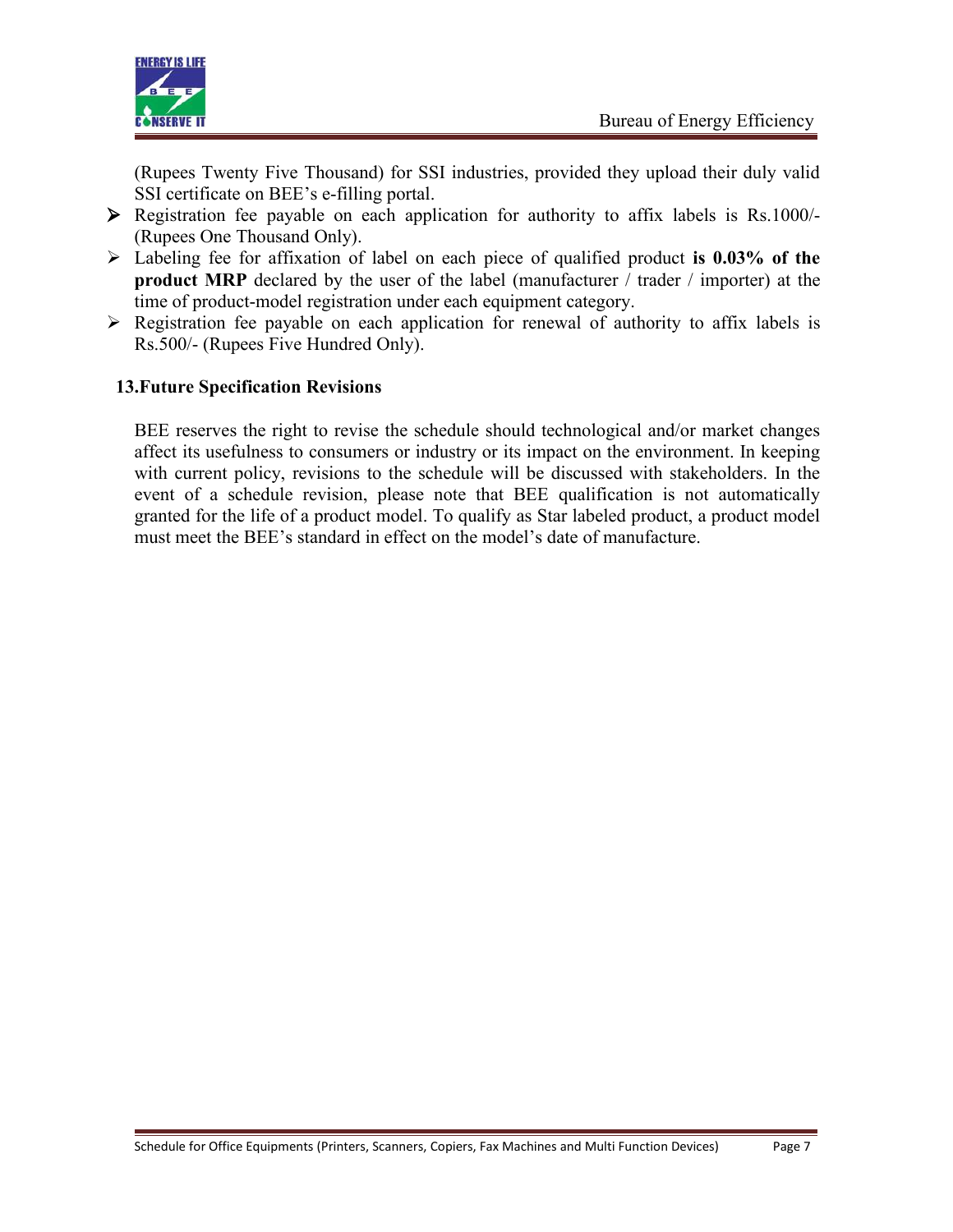

## **APPENDIX A:**

#### **Test Procedure for Determining the Standby Power Consumption in Office Equipments**

#### **1. OVERVIEW**

The following test method shall be used for determining product compliance with requirements in the BEE STAR Eligibility Criteria for **Office Equipment.**

## **2. DEFINITIONS**

Unless otherwise specified, all terms used in this document are consistent with the definitions given in the section 3 of this schedule.

 **Unit Under Test (UUT):** The specific sample of a Representative Model undergoing measurement, which includes the base product and any accessories packaged with it.

## **3. TEST SETUP**

A. AC Input Power: Products intended to be powered from AC mains shall be connected to a voltage source appropriate for the intended market.

Products shipped with external power supplies (EPSs) shall first be connected to the EPS and then to the voltage source specified in Table 1.

| <b>Test Voltage:</b>             | 230 ( $\pm$ 1%) Volts AC, 50 Hz ( $\pm$ 1%)                                                     |  |
|----------------------------------|-------------------------------------------------------------------------------------------------|--|
|                                  | <i>Note:</i> For products rated for $> 1.5$ kW maximum<br>power, the voltage range is $\pm 4\%$ |  |
| <b>Total Harmonic Distortion</b> | $\langle 2\% \text{ THD } (\leq 5\% \text{ for products which are rated for } > 0 \rangle$      |  |
| (THD) (Voltage):                 | 1.5 kW maximum power) <sup>3</sup>                                                              |  |
| <b>Ambient Temperature:</b>      | $27 \pm 5$ °C                                                                                   |  |
| <b>Relative Humidity:</b>        | $10 - 80\%$                                                                                     |  |

#### **Table 1: Test Conditions**

#### B. Low-voltage DC Input Power:

1) Products may only be powered with a low-voltage DC source (e.g., via network or data connection) if the DC source is the only acceptable source of power for the product (e.g., no AC plug or EPS is included with the product).

Schedule for Office Equipments (Printers, Scanners, Copiers, Fax Machines and Multi Function Devices) Page 8

<span id="page-7-0"></span><sup>3</sup> IEC 62301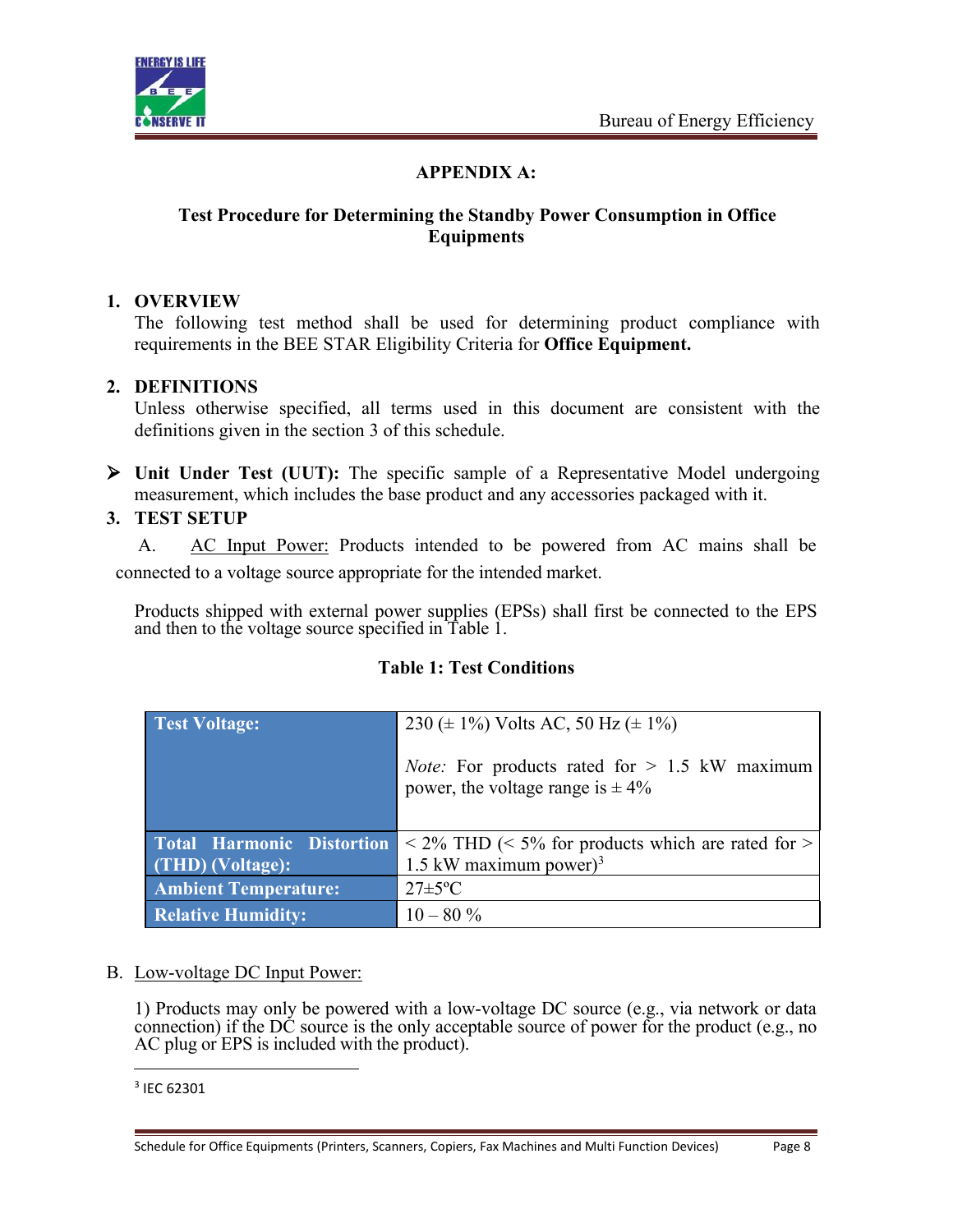

2) Products powered by low-voltage DC shall be configured with an AC source of the DC power for testing (e.g., an AC-powered USB hub).

3) Reported UUT power shall be equal to the AC power consumption of the low-voltage DC source with the UUT as the load, minus the AC power consumption of the low-voltage DC source with no load (PS), as measured per section 5 of this procedure.

C. Ambient Temperature: Ambient temperature shall be 27±5ºC.

**Note:** For a initial period of one year from the date of revision of this schedule (ie., date of revision 1), the ambient temperature shall be followed as 23±5ºC and thereafter ambient temperature conditions shall be followed as  $27 \pm 5^{\circ}$ C.

- D. Relative Humidity: Relative humidity shall be from 10% to 80%.
- E. Power Meter: Power meters shall possess the following attributes:

1) Minimum Frequency Response (Recommended): 3.0 kHz

- 2) Minimum Resolution:
- i)  $0.01$  W for measurement values less than 10 W;
- ii) 0.1 W for measurement values from 10 W to 100 W;
- iii) 1 W for measurement values from 100 W to 1.5 kW; and
- iv) 10 W for measurement values greater than 1.5 kW.

v) Measurements of accumulated energy should have resolutions which are generally consistent with these values when converted to average power. For accumulated energy measurements, the figure of merit for determining required accuracy is the maximum power value during the measurement period, not the average, since it is the maximum that determines the metering equipment and setup.

F. Measurement Accuracy:

1) Measurements made with these procedures shall in all cases have an accuracy of 5% or better, though manufacturers will usually achieve better than this. Test procedures may specify greater accuracy than 5% for some measurements. With knowledge of the power levels of current imaging products and the meters available, manufacturers can calculate the maximum error based on the reading and the range utilized for the reading.

- 2) For measurements of 0.50 W or less, the required accuracy is 0.02 W.
- G. Time Measurement: Time measurements may be performed with an ordinary stopwatch with resolution of at least 1 second.
- H. Paper Specifications: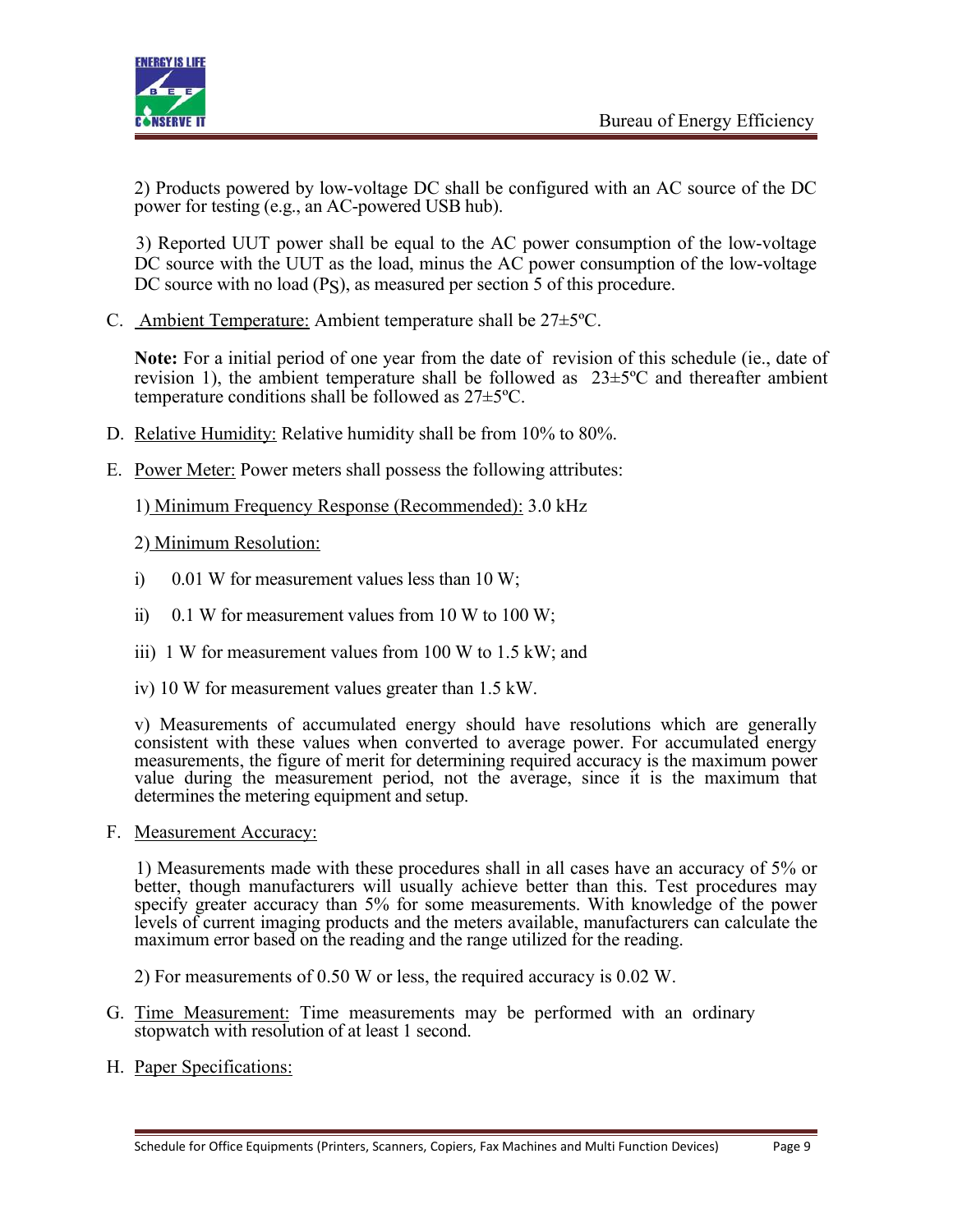

1) The Paper used while testing the Office Equipments (Printers, Scanners, Copiers, Fax Machine and Multi Function Devices) shall be in accordance with Table 2.

2) Large, small, and continuous format products shall be tested using any compatible paper size.

## **Table 2: Paper Size and Weight Requirements**

| <b>Market</b> | <b>Paper Size</b> | Basis<br>Weight $(g/m^2)$ |
|---------------|-------------------|---------------------------|
| India         |                   | 80                        |

## 4. **LOW-VOLTAGE DC SOURCE MEASUREMENTS FOR ALL PRODUCTS**

1) Connect the DC source to the power meter and relevant AC supply as specified in Table 1.

2) Verify that the DC source is unloaded.

3) Allow the DC source to warm up for a minimum of 30 minutes.

4) Measure and record the unloaded DC source power (PS) according to IEC 62301 Ed. 1.0.

## **5. PRE-TEST UUT CONFIGURATION FOR ALL PRODUCTS**

#### **5.1. General Configuration**

A) Product Speed for Calculations and Reporting: The product speed for all calculations and reporting, shall be the highest speed as claimed by the manufacturer as per the following criteria, expressed in images-per-minute (ipm) and rounded to the nearest integer:

1) In general, for Standard-size products, a single A4 or 8.5" x 11" sheet printed/copied/scanned on one side in a minute is equal to one image-per-minute (ipm)

2) For all products, the product speed shall be based on:

i) The manufacturer-claimed print speed, unless the product cannot print, in which case, ii) The manufacturer-claimed copy speed, unless the product cannot print or copy, in which case, iii) The manufacturer-claimed scan speed.

3) For non-continuous-form products the product speed shall be calculated per Table 4. If the maximum claimed speeds differ when producing images on A4 or 8.5" x 11" paper, the higher of the two shall be used.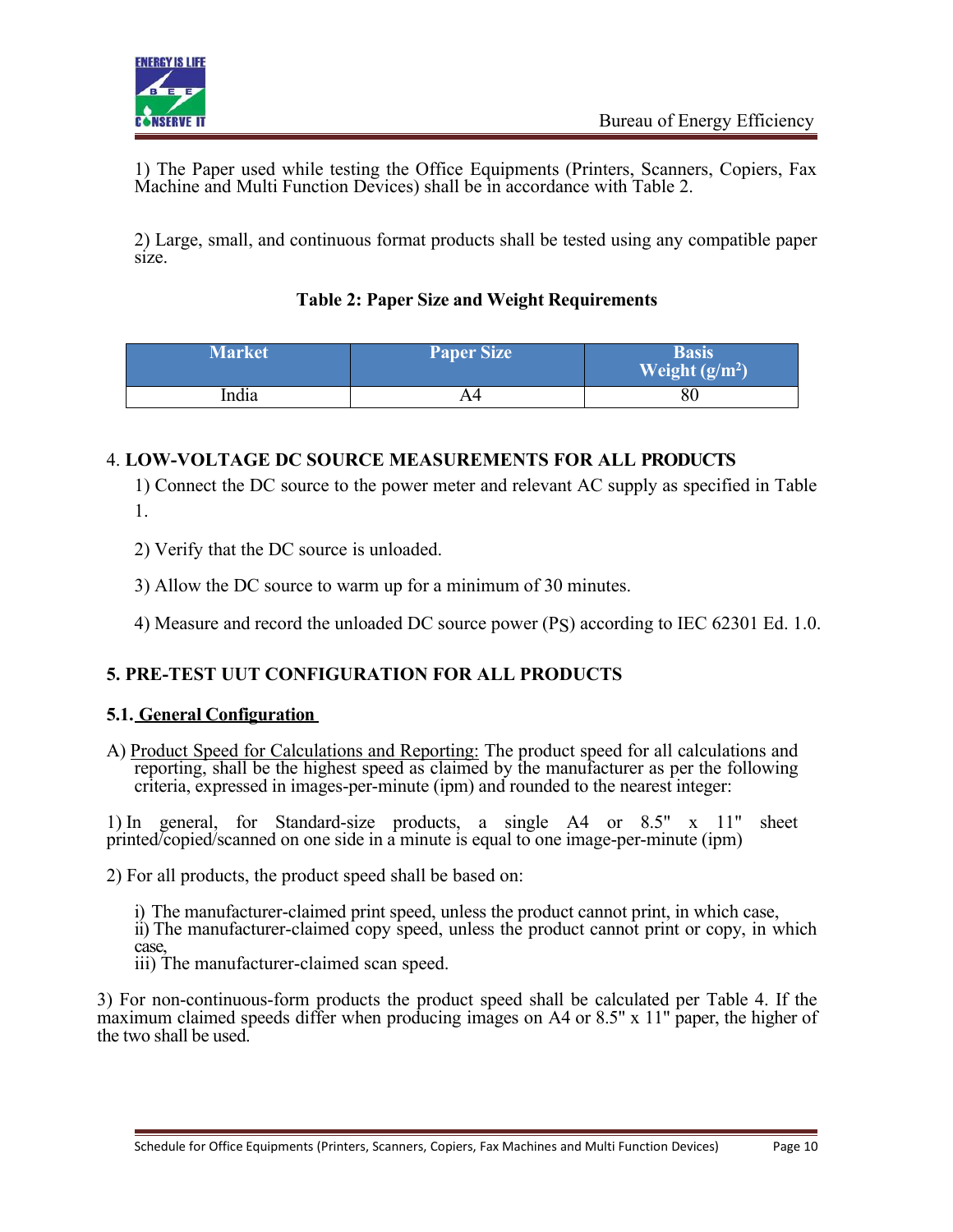

## **Table 3: Calculation of Product Speed for Standard, Small, and Large Format Products[4](#page-10-0)**

|               |                | <b>Product Speed, s (ipm)</b>                               |  |
|---------------|----------------|-------------------------------------------------------------|--|
| <b>Media</b>  | <b>Media</b>   | Where:                                                      |  |
| <b>Format</b> | <b>Size</b>    | $s_p$ is the maximum claimed monochrome speed in pages-per- |  |
|               |                | minute when processing the given media                      |  |
|               | $8.5"$ x       |                                                             |  |
| Standard      | 11"            | $S_p$                                                       |  |
|               | A4             | $S_{n}$                                                     |  |
| Small         | $4" \times 6"$ | $0.25$ x $s_p$                                              |  |
|               | A6             | $0.25 \times s_p$                                           |  |
| Large         | A <sub>2</sub> | $4 \times s_p$                                              |  |
|               | A0             | $16 \times s_p$                                             |  |

4) For continuous-form products, product speed shall be calculated per Equation 1

## **Equation 1: Calculation of Product Speed**

 $s = 16$ *wsL* 

*Where:*

- •*s is the product speed, in images per minute (ipm),*
- •*w is the width of the media, in meters (m),*
- •*s<sup>L</sup> is the maximum claimed monochrome speed, in length-meters- per-minute.*

B) Color: Color-capable products shall be tested making monochrome images unless incapable of doing so.

C) Network Connections: Products that are capable of being network-connected as-shipped shall be connected to a network.

5) The type of network connection (or other data connection if not capable of being networked) is at the discretion of the manufacturer, and the type used shall be reported.

## **5.2.Configuration for Fax Machines**

A) Fax machines need not be connected to a telephone line unless the telephone line is necessary for performing the test.

<span id="page-10-0"></span><sup>4</sup> ENERGY STAR Program Requirements for Imaging Equipment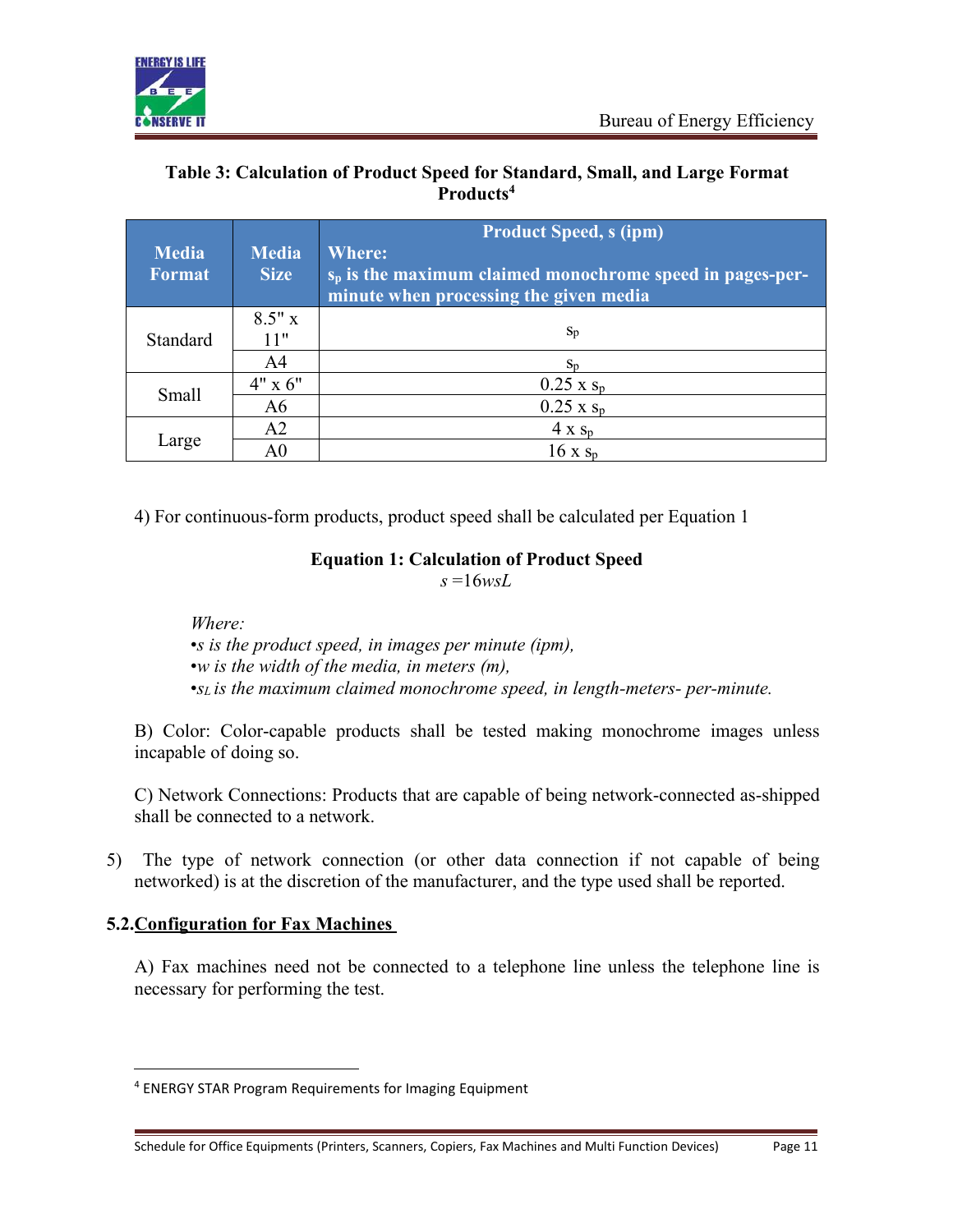

B) Unless sending jobs via phone line, originals may be placed in the document feeder before the test begins.

1) Products without a document feeder may make all images off a single original placed on the platen.

2) Fax machines shall be tested with one image per job.

## **6. PRE-TEST UUT INITIALIZATION FOR ALL PRODUCTS**

A) Prior to the start of testing, the UUT shall be initialized as follows:

1) Set up the UUT per the instructions in the Manufacturer's Instructions ordocumentation.

i) Accessories such as paper source and finishing hardware that are intended to be installed or attached by the end-user shall be installed; however, their use in the test is at the manufacturer's discretion (e.g., any paper source may be used).

2) Connect the UUT to its power source.

3) Power on the UUT and perform initial system configuration, as applicable. Verify that default delay times are configured according to product specifications and/or manufacturer recommendations.

i) Product Speed for Testing: The product shall be tested with speed settings in their default as- shipped configuration.

ii) Auto-off for OM Products: If a product has an Auto-off Mode enabled as shipped, it shall be **enabled** prior to performing the test.

iii) Auto-off for TEC Products: If a printer, digital duplicator or MFD with print-capability, or fax machine has an Auto-off capability and it is enabled as shipped,it shall be **disabled** prior to the test.

4) User-controllable anti-humidity features may be turned off or disabled for the duration of testing.

5) Let the UUT sit for at least 15 minutes, or until it has completed initialization and is ready for use.

6) For products designed to operate on battery power when not connected to the mains, the battery shall be either:

i) Removed from the product; or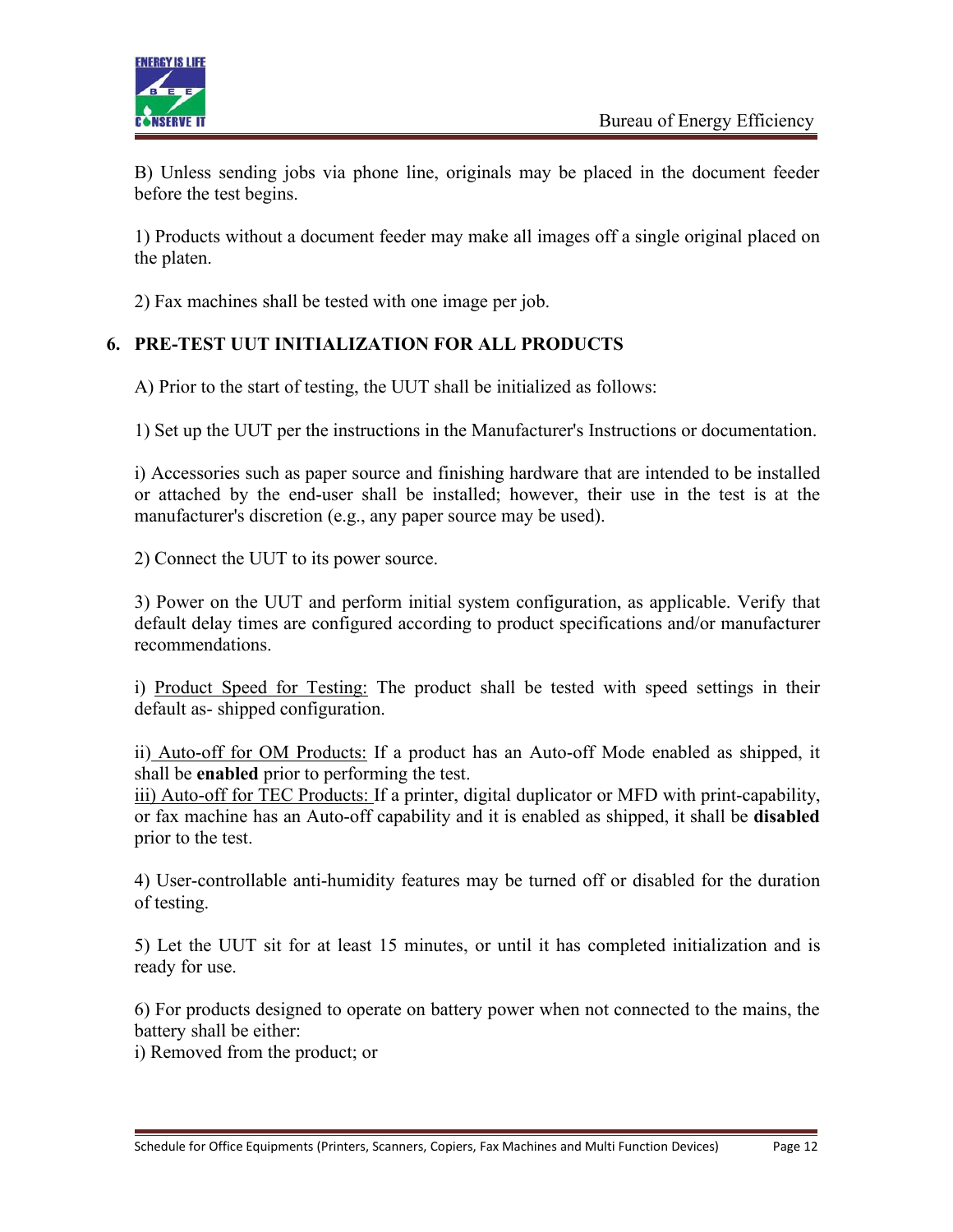

ii) Fully charged for at least 24 hours before beginning the test and left in place for the test.

## **7. Test Methods**

The office equipment covered under this schedule shall follow the test methods as mentioned in Table 4:

Table 4: Test methods for Office Equipments

| <b>Product Type</b>                     | <b>Media</b><br><b>Format</b> | <b>Marking Technology</b>                  | <b>Test Method</b> |
|-----------------------------------------|-------------------------------|--------------------------------------------|--------------------|
| Copiers                                 | <b>Standard</b>               | DT, DS, EP, SI, TT                         | <b>TEC</b>         |
|                                         | Large                         | DT, DS, EP, SI, TT                         | <b>OM</b>          |
| Fax Machine*                            | Standard                      | I                                          | <b>OM</b>          |
|                                         | Standard                      | DT, DS, EP, High<br>performance IJ, SI, TT | <b>TEC</b>         |
| <b>Multi Function Devices</b><br>(MFDs) |                               | $_{\text{IJ}}$                             | <b>OM</b>          |
|                                         | Large                         | DT, DS, EP, IJ, SI, TT                     | <b>OM</b>          |
|                                         | Standard                      | DT, DS, EP, SI, TT, High<br>performance IJ | <b>TEC</b>         |
| Printers                                |                               | Impact, IJ                                 | OM                 |
|                                         | Large or<br>Small             | DT, DS, EP, Impact, IJ, SI,<br>TТ          | <b>OM</b>          |
| Scanners                                | All                           | N/A                                        | <b>OM</b>          |

**\*** Fax Machine with Ink-jet marking technology is only covered under the scope of this schedule.

#### 7.1.**Measurement Procedures**

7.1.1 **For the equipments follows Operational Mode tests:** Measurement of standby power shall be conducted according to Table 5, subject to the following provisions:

1) All power consumption figures shall be recorded in watts (W) in accordance with IEC 62301, unless otherwise specified in this document.

2) Confidence Level or Accuracy: The accuracy requirement for this OM test procedure is 2% for all measurements except for Ready power, where it is 5%. The 2% figure is consistent with IEC 62301.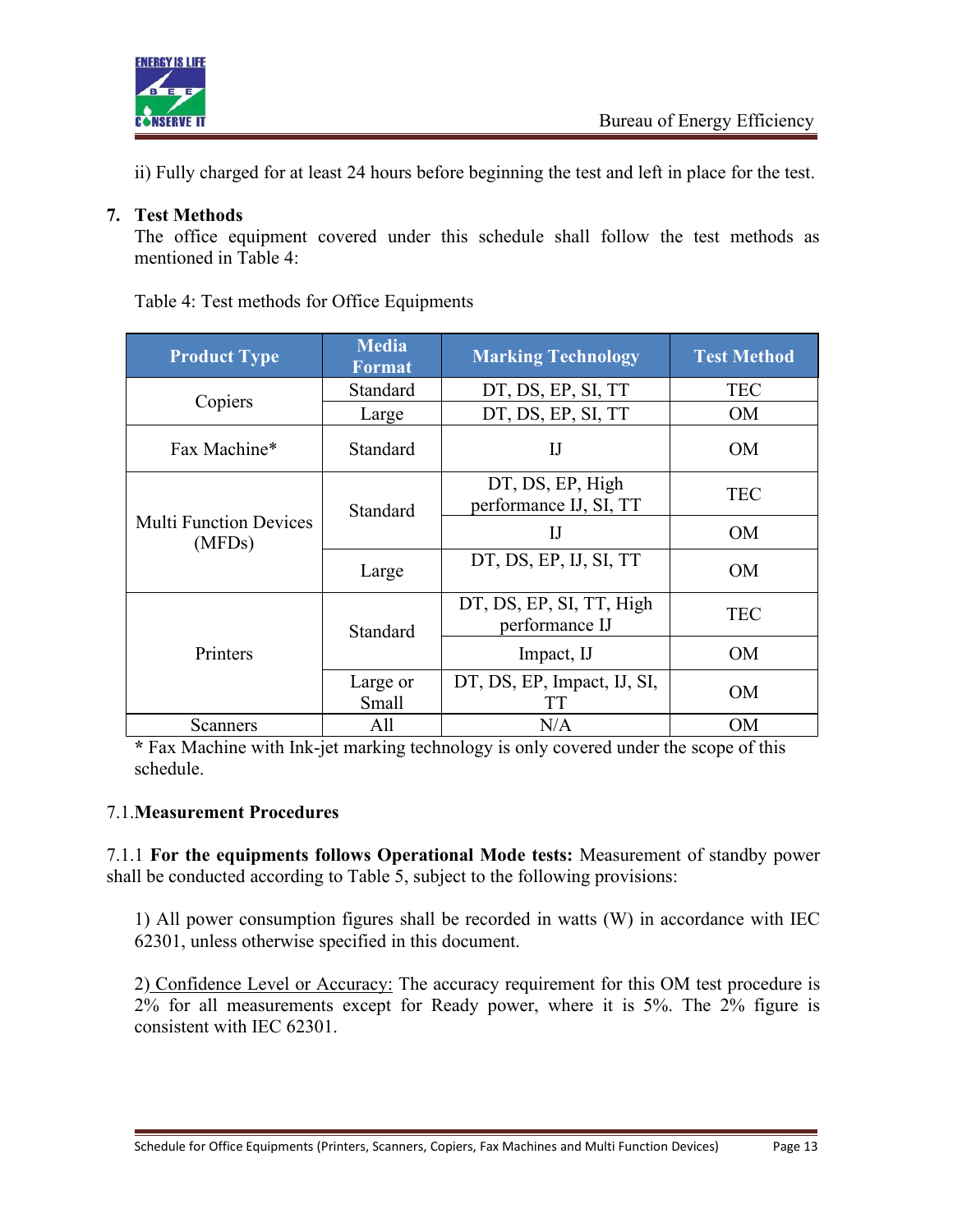

3) Service/Maintenance Modes: Service/maintenance modes (including color calibration) generally should not be included in measurements. Any adaptation of the procedure needed to exclude such modes that occur during the test shall be noted.

| <b>Ste</b><br>$\mathbf{p}$ | Initial<br><b>State</b> | <b>Action(s)</b>                                                                                                                        | <b>Record</b>                                  | <b>Unit of</b><br><b>Measure</b> |
|----------------------------|-------------------------|-----------------------------------------------------------------------------------------------------------------------------------------|------------------------------------------------|----------------------------------|
| $\mathbf{1}$               | Off                     | Plug the unit into meter. Turn on unit.<br>Wait until unit indicates it is in Ready<br>Mode.                                            |                                                |                                  |
| $\boldsymbol{2}$           | Ready                   | Print, copy, or scan a single image.                                                                                                    | $-$                                            | --                               |
| $\overline{\mathbf{3}}$    | Ready                   | Measure Ready power.                                                                                                                    | Ready power,<br>$P_{READV}$                    | Watts<br>(W)                     |
| $\overline{\mathbf{4}}$    | Ready                   | Wait and measure default delay-time to<br>Sleep.                                                                                        | Sleep default-<br>delay time,<br><i>tSLEEP</i> | <b>Minutes</b><br>(min)          |
| 5                          | Sleep                   | Measure Sleep power.                                                                                                                    | Sleep power,<br><b>PSLEEP</b>                  | Watts<br>(W)                     |
| 6                          | Sleep                   | Wait and measure default delay time to<br>Auto-off. (Disregard if no Auto-off<br>Mode)                                                  | Auto-off default-<br>delay time                | Minutes<br>(min)                 |
| $\overline{7}$             | Auto<br>off             | Measure Auto-off power. (Disregard if<br>no Auto-off Mode)                                                                              | Auto-off power<br>$P_{AITO}$ -OFF              | Watts<br>(W)                     |
| 8                          | Auto<br>off             | Manually turn device off and wait until<br>unit is off. (If no manual on-off switch,<br>note and wait for lowest-power Sleep<br>state). |                                                |                                  |
| 9                          | Off                     | Measure Off power. (If no manual on-off<br>switch, note and measure Sleep Mode<br>power).                                               | Off power<br>$P$ OFF                           | Watts<br>(W)                     |

# **Table 5: Testing procedure Operational Mode Products**

*Notes:*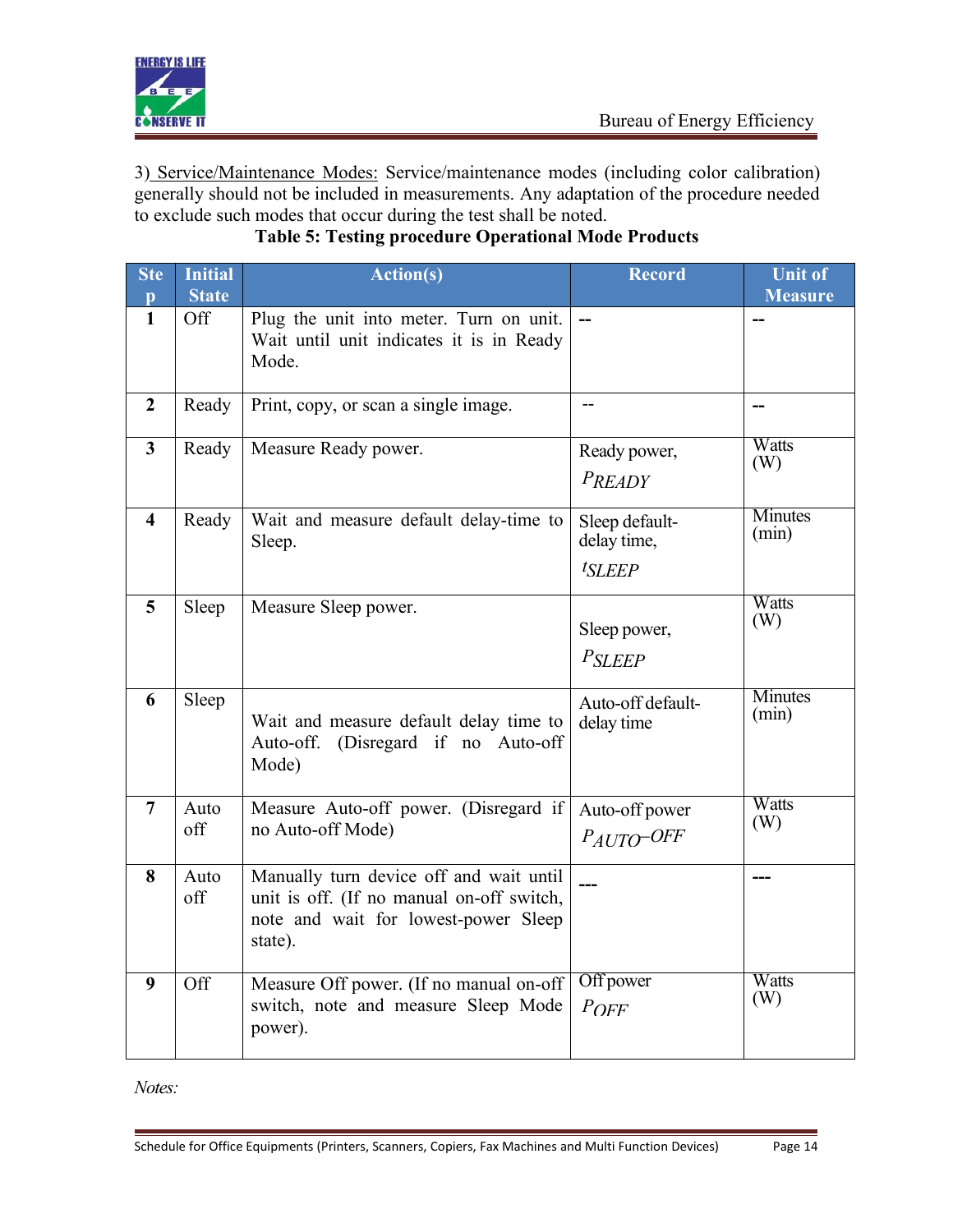

- *Step 1 - If the unit has no Ready indicator, use the time at which the power consumption level stabilizes to the Ready level, and note this detail when reporting the product test data.*
- *Steps 4 and 5 - For products with more than one Sleep level, repeat these steps as many times as necessary to capture all successive Sleep levels and report this data. Two Sleep levels are typically used in large-format copiers and MFDs that use high-heat marking technologies. For products lacking this Mode, disregard Steps 4 and 5.*
- *Steps 4 and 6 - Default-delay time measurements are to be measured in parallel fashion, cumulative from the start ofStep 4. For example, a product set to enter a Sleep level in 15 minutes and enter a second Sleep level 30 minutes after entering the first Sleep level will have a 15-minute default-delay time to the first level and a 45 minute default-delay time to the second level.*

**7.1.2 For the equipments follow Typical Energy Consumption (TEC) tests:** Measurement of TEC shall be conducted according to Table 7 for printers, fax machines, digital duplicators with print capability, and MFDs with print capability, and Table 8 for copiers, digital duplicators without print capability and MFDs without print capability, subject to the following provisions:

**1) Paper:** There shall be sufficient paper in the device to perform the specified print or copy jobs.

**2) Duplexing**: Products shall be tested in simplex mode. Originals for copying shall be simplex images.

**3) Service/Maintenance Modes:** Service/maintenance modes (including color calibration) should generally not be included in TEC measurements.

i) Any service/maintenance modes that occur during the test shall be noted.

ii) If a service/maintenance mode occurs during a job other than the first job, the results from the job with the service/maintenance mode may be replaced with results from a substitute job. In this case, the substitute job shall be inserted into the test procedure immediately following Job 4. The 15-minute job interval shall be maintained at all times.

**4) Accuracy:** The specifications of the metering equipment and ranges used in each measurement shall be reported. Measurements must be conducted so as to result in a total potential error of the TEC value of no more than 5%. Accuracy does not need to be reported for cases where the potential error is below 5%. When the potential measurement error is close to 5%, manufacturers should take measures to confirm that it complies with the 5% limit.

**5) Energy Measurement Method:** All measurements shall be recorded as accumulated energy over time, in watt-hours (Wh); all time shall be recorded in seconds or minutes.

(i)"Zero meter" references may be accomplished by recording the accumulated energy consumption at that time rather than literally zeroing the meter.

#### **6) Job Structure:**

A) Jobs per Day: The number of jobs per day  $(N_{JOBS})$  is specified in Table 6.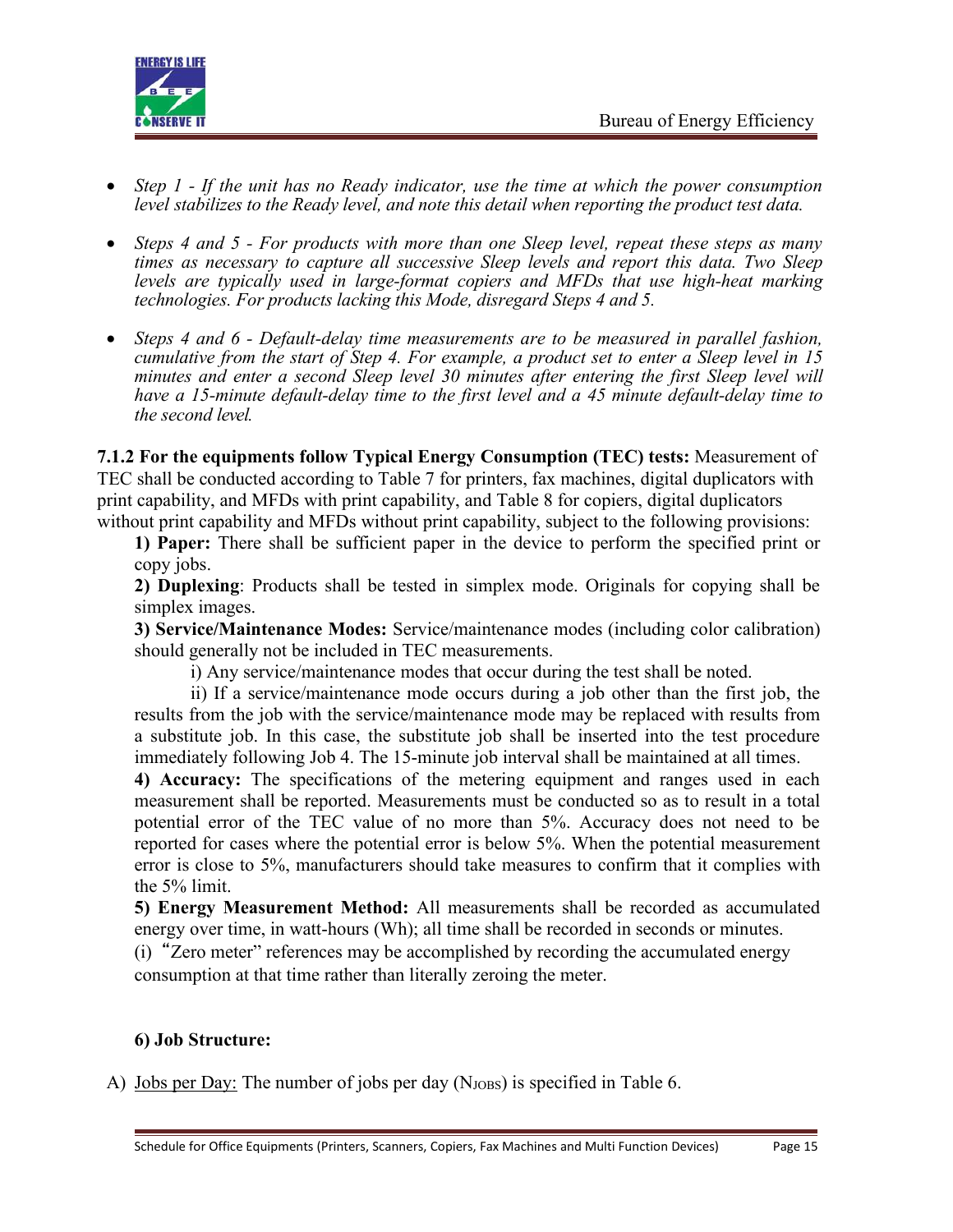

|                           | <b>Lable 6: Number 01 JODS per Day (N</b> JOBS) |  |  |  |  |
|---------------------------|-------------------------------------------------|--|--|--|--|
| <b>Monochrome Product</b> | <b>Jobs</b> per                                 |  |  |  |  |
| Speed, s                  | Day                                             |  |  |  |  |
| (ipm)                     | (Njobs)                                         |  |  |  |  |
| $s \leq 8$                |                                                 |  |  |  |  |
| 8 < s < 32                |                                                 |  |  |  |  |
| s > 32                    |                                                 |  |  |  |  |

#### **Table 6: Number of Jobs per Day (NJOBS)**

#### B) Images per Job:

1) Except for fax machines, the number of images shall be computed according to Equation 2, below. For convenience, Table 10 at the end of this document provides the resultant images per job computation for each integer product speed up through 100 images per minute (ipm).

#### **Equation 2: Calculation of Number of Images per Job**

 $N<sub>IMAGES</sub> = int(0.5xs<sup>2</sup>)$ 

*N JOBS*

*Where:*

- *NIMAGES is the number of images per job, rounded down (truncated) to the nearest integer,*
- *s is the (monochrome) maximum reported speed in images per minute (ipm), calculated in section 5.1.A), of this test procedure, and*
- *NJOBS is the number of jobs per day, as calculated per Table 6.*
- C) Test Image: Test Pattern A from ISO/IEC standard 10561:1999 shall be used as the original image for all testing.
- 1) Test images shall be rendered in 10 point size in a fixed-width Courier font (or nearest equivalent)
- 2) German-specific characters need not be reproduced if the product is incapable of German character reproduction.
- D) Print Jobs: Print jobs for the test may be sent over non-network connections (eg., USB), even on those units that are network-connected.
	- 1) Each image in a print job shall be sent separately, i.e., all images may be part of the same document, but shall not be specified in the document as multiple copies of a single original image (unless the product is a digital duplicator).
	- 2) For printers and MFDs that can interpret a page description language (PDL) (e.g., PCL, Postscript), images shall be sent to the product in a PDL.

E) Copy Jobs:

1) For copiers with speed less than or equal to 20 ipm, there shall be one original per required image.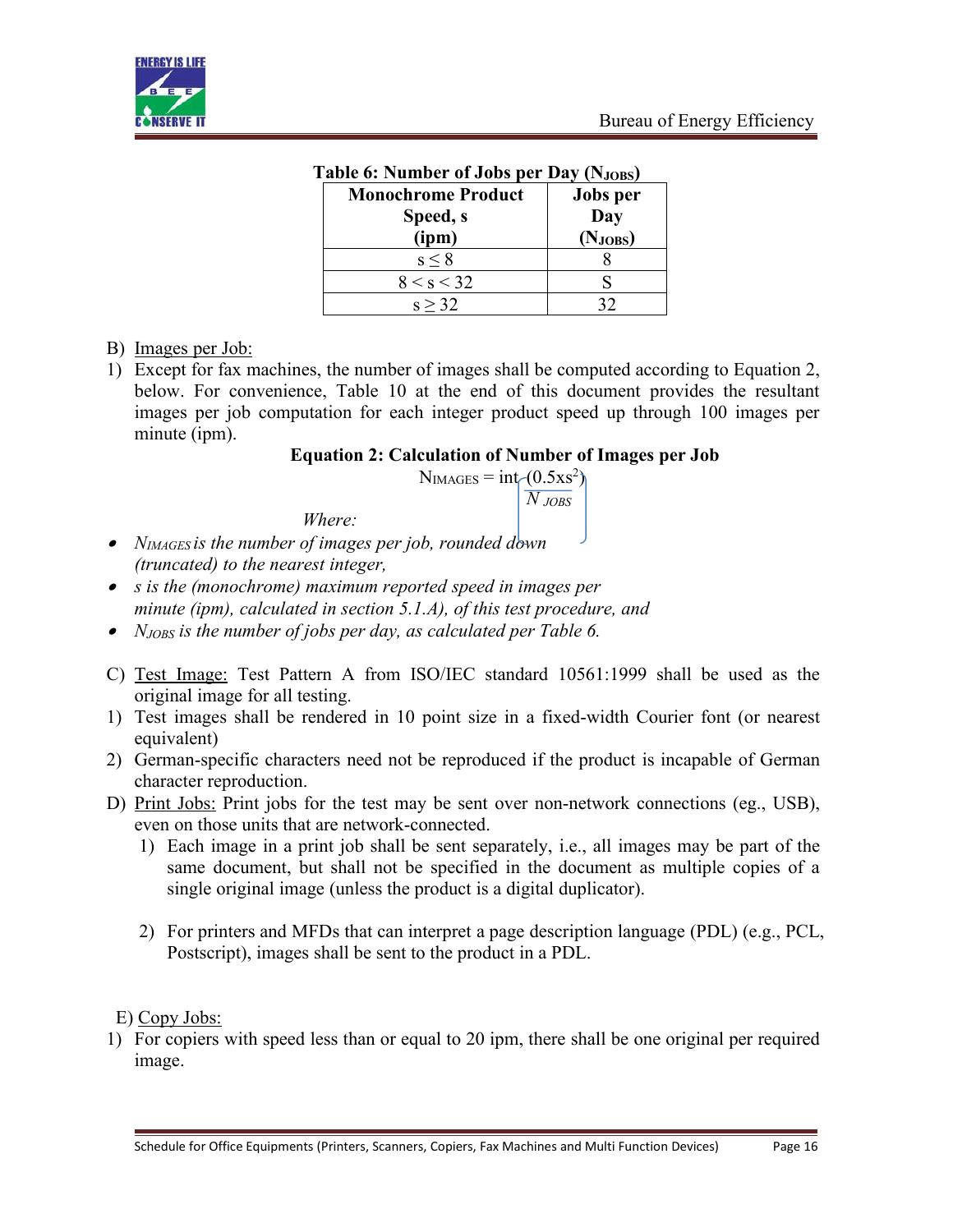

2) For copiers with speed greater than 20 ipm, itmay not be possible to match the number of required original images (e.g., due to limits on document feeder capacity). In this case, it is permissible to make multiple copies of each original, and the number of originals shall be greater than or equal to ten.

**Example:** For a 50 ipm unit that requires 39 images per job, the test may be performed with four copies of 10 originals or three copies of 13 originals.

- 3) Originals may be placed in the document feeder before the test begins.
- i) Products without a document feeder may make all images off of a single original placed on the platen.

#### **Table 7: TEC Test Procedure for Printers, Fax Machines, Digital Duplicators with Print Capability, and MFDs with Print Capability**

| <b>Step</b>    | <b>Initial</b><br><b>State</b> | <b>Action</b>                                                                                                                                       | Record (at<br>end of step)               | <b>Unit of</b><br><b>Measure</b> | <b>Possible</b><br><b>States</b><br><b>Measured</b> |
|----------------|--------------------------------|-----------------------------------------------------------------------------------------------------------------------------------------------------|------------------------------------------|----------------------------------|-----------------------------------------------------|
|                |                                | Connect The Unit Under Test To<br>The Meter. Ensure The Unit Is                                                                                     | Off energy                               | Watt-hours<br>(Wh)               |                                                     |
| 1              | Off                            | Powered And In Off Mode. Zero the<br>meter, measure energy over 5<br>minutes or more. Record both<br>energy and time.                               | Testing<br>Interval<br>time              | Hours (h)                        | Off                                                 |
| $\overline{2}$ | Off                            | Turn on unit. Wait until unit<br>indicates it is in Ready Mode.                                                                                     |                                          |                                  |                                                     |
| $\overline{3}$ | Ready                          | Print a job of at least one output<br>image but no more than a single job<br>per Job Table. Measure and record<br>time to first sheet exiting unit. | Active 0<br>time                         | Hours $(h)$                      | $\overline{\phantom{a}}$                            |
| $\overline{4}$ | Ready<br>(or other)            | Wait until the meter shows that the<br>unit has entered its final Sleep Mode<br>or 4 hours.                                                         |                                          |                                  | $\overline{\phantom{a}}$                            |
| 5              | Sleep                          | Zero meter; measure energy and<br>time over 1 hour. Record the energy                                                                               | Sleep<br>energy,<br><b>ESLEEP</b>        | Watt-hours<br>(Wh)               | Sleep                                               |
|                |                                | and time.                                                                                                                                           | Sleep time,<br>tsleep<br>$(\leq 1$ hour) | Hours $(h)$                      |                                                     |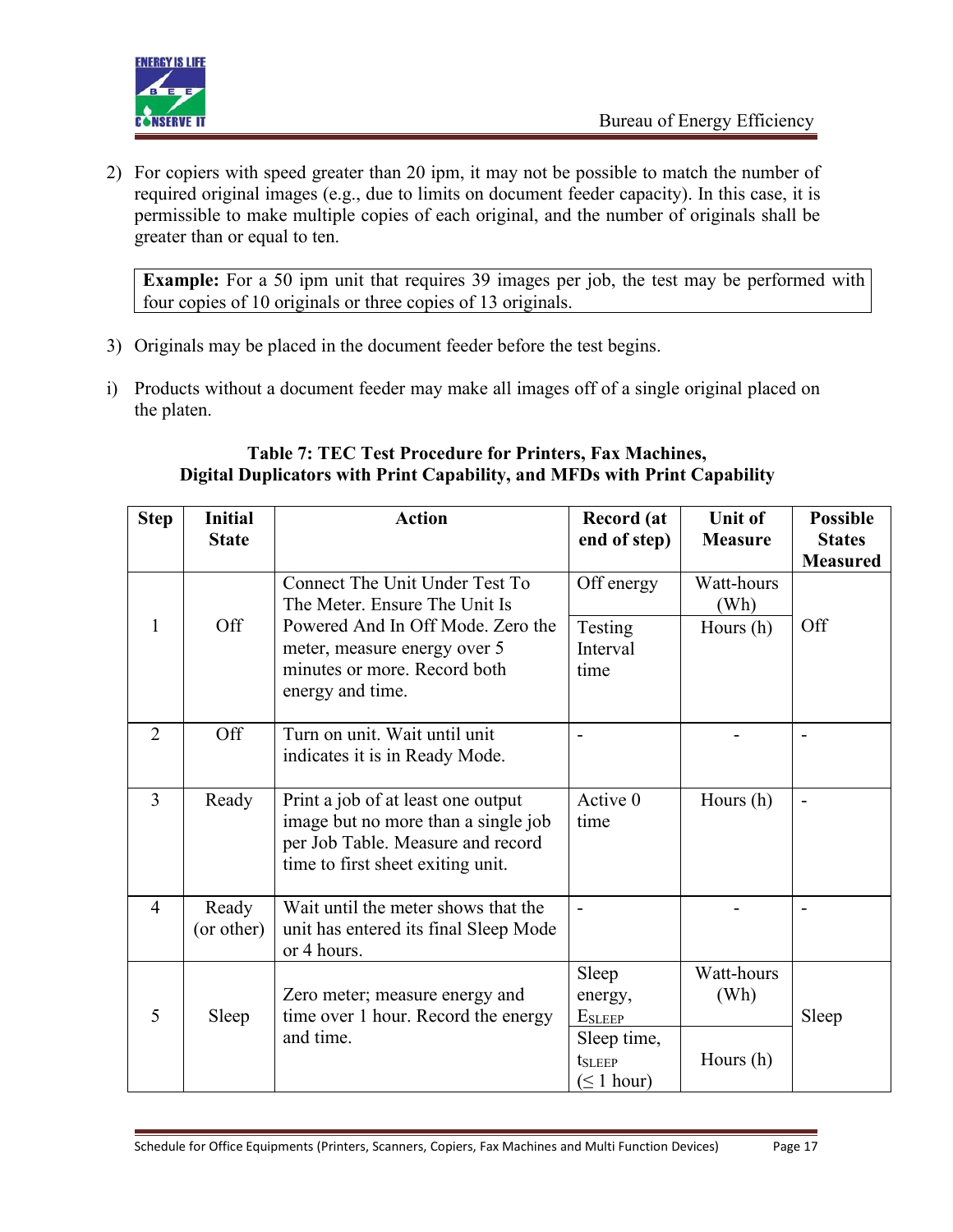

| 6      | Sleep      | Zero meter and timer. Print one job<br>(calculated above). Measure energy<br>and time. Record time to first sheet<br>exiting unit. Measure energy over 15 | Job1<br>energy,<br>E <sub>JOB1</sub> | Watt-hours<br>(Wh) | Recovery,<br>Active, |
|--------|------------|-----------------------------------------------------------------------------------------------------------------------------------------------------------|--------------------------------------|--------------------|----------------------|
|        |            | minutes from job initiation. The job<br>must finish within the 15 minutes.                                                                                | Active 1<br>time                     | Hours $(h)$        | Ready,<br>Sleep      |
|        |            |                                                                                                                                                           | Job2                                 | Watt-hours         |                      |
| $\tau$ | Ready      | Repeat Step 6.                                                                                                                                            | energy,                              | (Wh)               | Same as              |
|        | (or other) |                                                                                                                                                           | E <sub>JOB2</sub>                    |                    | above                |
|        |            |                                                                                                                                                           | Active2                              | Hours (h)          |                      |
|        |            |                                                                                                                                                           | time                                 |                    |                      |
| 8      | Ready      | Repeat Step 6 (without Active time                                                                                                                        | Job <sub>3</sub>                     | Watt-hours         | Same as              |
|        | (or other) | measurement).                                                                                                                                             | energy,                              | (Wh)               | above                |
|        |            |                                                                                                                                                           | E <sub>JOB3</sub>                    |                    |                      |
| 9      | Ready      | Repeat Step 6 (without Active time                                                                                                                        | Job <sub>4</sub>                     | Watt-hours         | Same as              |
|        | (or other) | measurement).                                                                                                                                             | energy,                              | (Wh)               | above                |
|        |            |                                                                                                                                                           | E <sub>JOB4</sub>                    |                    |                      |
|        |            | Zero meter and timer. Measure                                                                                                                             | Final                                | Watt-hours         | Ready,               |
| 10     | Ready      | energy and time until meter and/or                                                                                                                        | energy,                              | (Wh)               | Sleep                |
|        |            | unit shows that unit has entered                                                                                                                          | EFINAL                               |                    |                      |
|        |            | Sleep Mode or the final Sleep Mode                                                                                                                        | Final time,                          | Hours $(h)$        |                      |
|        |            | for units with multiple Sleep modes,                                                                                                                      | t <sub>FINAL</sub>                   |                    |                      |
|        |            | or 4 hours.                                                                                                                                               |                                      |                    |                      |

*Notes:*

 $\bullet$  Steps 4 and  $10 - it$  may be unclear to independent testers which Sleep Mode is the final one and therefore a 4 hour time limit is provided.

## **Table 8: TEC Test Procedure for Copiers, Digital Duplicators without Print Capability, and MFDs without Print Capability**

| <b>Step</b> | Initial      | <b>Action</b>                        | <b>Record</b> (at | Unit of        | <b>Possible</b> |
|-------------|--------------|--------------------------------------|-------------------|----------------|-----------------|
|             | <b>State</b> |                                      | end of step)      | <b>Measure</b> | <b>States</b>   |
|             |              |                                      |                   |                | <b>Measured</b> |
|             |              | Connect the unit under test to the   | Off energy        | Watt-hours     |                 |
|             |              | meter. Ensure the unit is powered    |                   | (Wh)           |                 |
|             | Off          | and in Off Mode. Zero the meter,     | Testing           |                | Off             |
|             |              | measure energy over 5 minutes or     | Interval time     | Hours $(h)$    |                 |
|             |              | more. Record both energy and time.   |                   |                |                 |
|             |              | Turn on unit. Wait until unit has    |                   |                |                 |
|             | Off          | entered Ready Mode.                  |                   |                |                 |
|             |              | Copy a job of at least one image but | Active 0 time     | Hours $(h)$    |                 |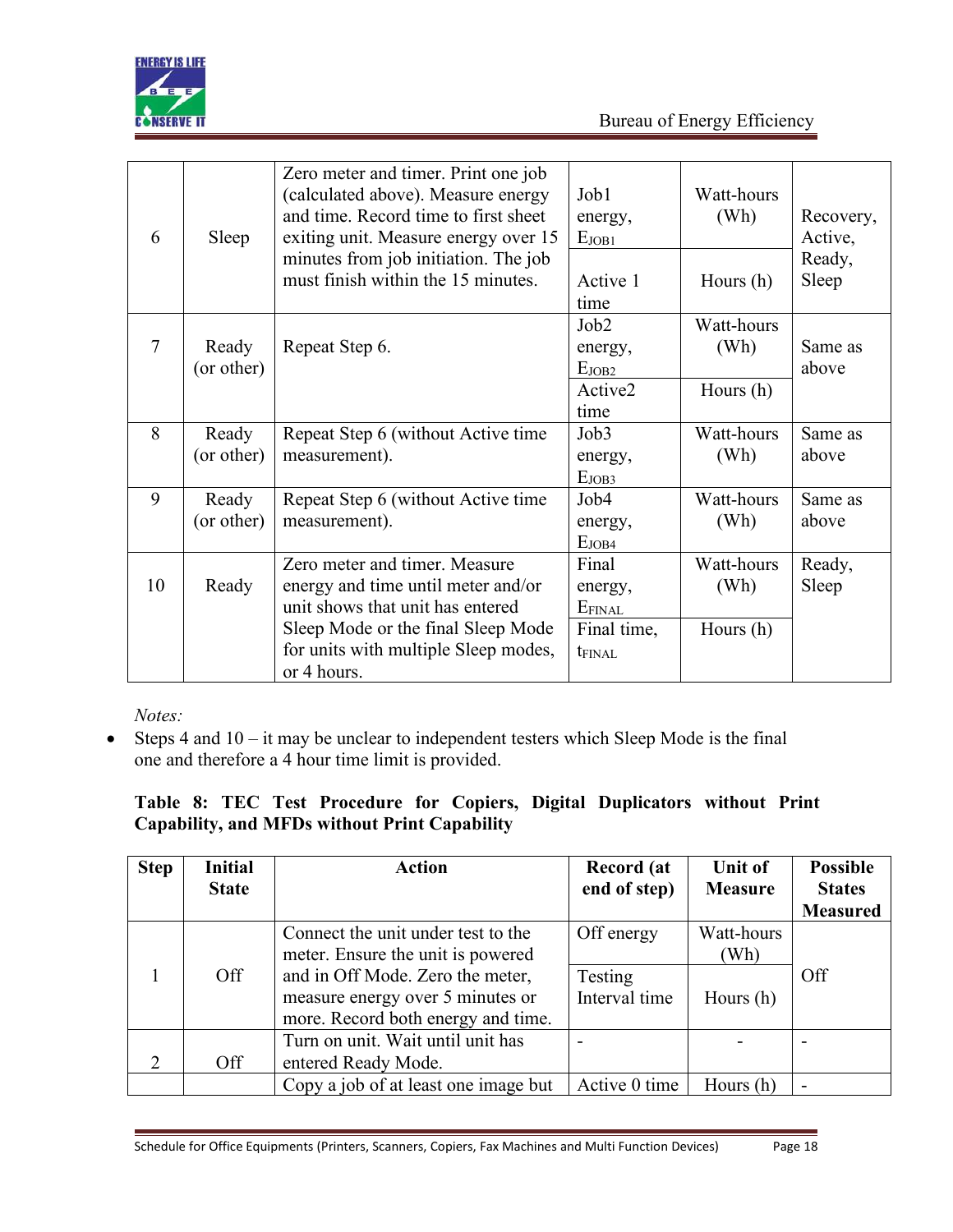

| 3              | Ready               | no more than a single job per Job<br>Table. Measure and record time to<br>first sheet exiting unit.                                                                                                                                  |                                                    |                                 |                                                      |
|----------------|---------------------|--------------------------------------------------------------------------------------------------------------------------------------------------------------------------------------------------------------------------------------|----------------------------------------------------|---------------------------------|------------------------------------------------------|
| $\overline{4}$ | Ready<br>(or other) | Wait until the meter shows that the<br>unit has entered its final Sleep Mode<br>or 4 hours.                                                                                                                                          |                                                    |                                 |                                                      |
| 5              | Sleep               | Zero meter; measure energy and<br>time over 1 hour or until unit enters<br>Auto-Off Mode. Record the energy<br>and time.                                                                                                             | Sleep energy<br>Sleep time<br>$(\leq 1$ hour)      | Watt-hours<br>(Wh)<br>Hours (h) | Sleep                                                |
| 6              | Sleep               | Zero meter and timer. Copy one job<br>(calculated above). Measure and<br>record energy and time to first sheet<br>exiting unit. Measure energy over 15<br>minutes from job initiation. The job<br>must finish within the 15 minutes. | Job1 energy,<br>E <sub>JOB1</sub><br>Active 1 time | Watt-hours<br>(Wh)<br>Hours (h) | Recovery,<br>Active,<br>Ready,<br>Sleep,<br>Auto-off |
| $\tau$         | Ready<br>(or other) | Repeat Step 6.                                                                                                                                                                                                                       | Job2 energy,<br>E <sub>JOB2</sub><br>Active2 time  | Hours (h)<br>Watt-hours<br>(Wh) | Same as<br>above                                     |
| 8              | Ready<br>(or other) | Repeat Step 6 (without Active time<br>measurement).                                                                                                                                                                                  | Job3 energy,<br>E <sub>JOB3</sub>                  | Watt-hours<br>(Wh)              | Same as<br>above                                     |
| 9              | Ready<br>(or other) | Repeat Step 6 (without Active time<br>measurement).                                                                                                                                                                                  | Job4 energy,<br>E <sub>JOB4</sub>                  | Watt-hours<br>(Wh)              | Same as<br>above                                     |
| 10             | Ready               | Zero meter and timer. Measure<br>energy and time until meter and/or                                                                                                                                                                  | Final energy,<br>EFINAL                            | Watt-hours<br>(Wh)              |                                                      |
|                | (or other           | unit shows that unit has entered its<br>Auto-off Mode or 4 hours. Record<br>energy and time; if unit began this<br>step already in Auto-off Mode,<br>report both energy and time values<br>as zero.                                  | Final time,<br><b>t</b> <sub>FINAL</sub>           | Hours (h)                       | Ready,<br>Sleep                                      |
| 11             | Auto-off            | Zero the meter; measure energy and<br>time over 5 minutes or more. Record                                                                                                                                                            | Auto-off<br>energy,<br>EAUTO                       | Watt-hours<br>(Wh)              | Auto-off                                             |
|                |                     | both energy and time                                                                                                                                                                                                                 | Auto-off<br>time,<br>tauto                         | Hours (h)                       |                                                      |

*Notes:*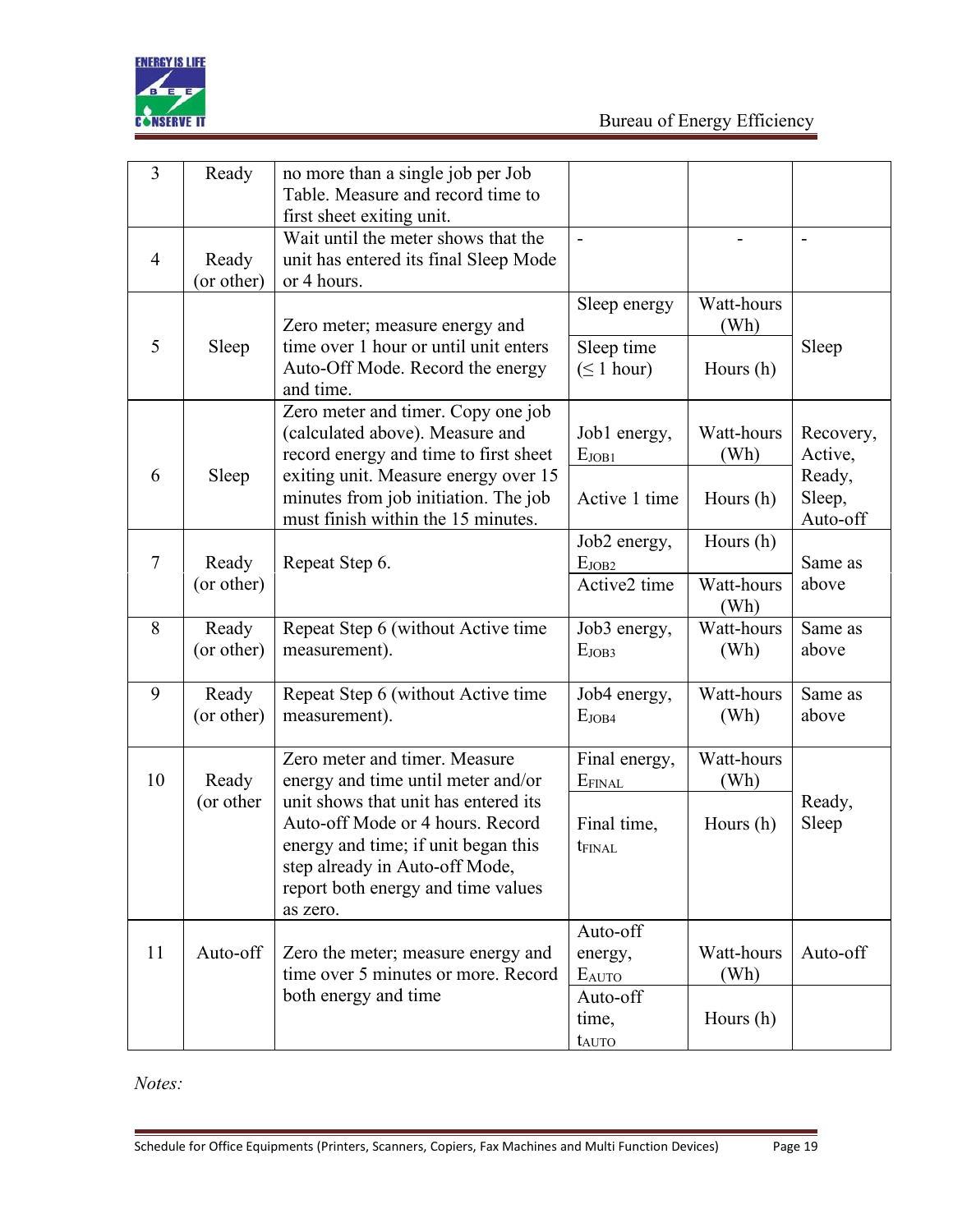

 $\bullet$  Steps 4 and  $10 - it$  may be unclear to independent testers which Sleep Mode is the final one and therefore a 4 hour time limit is provided.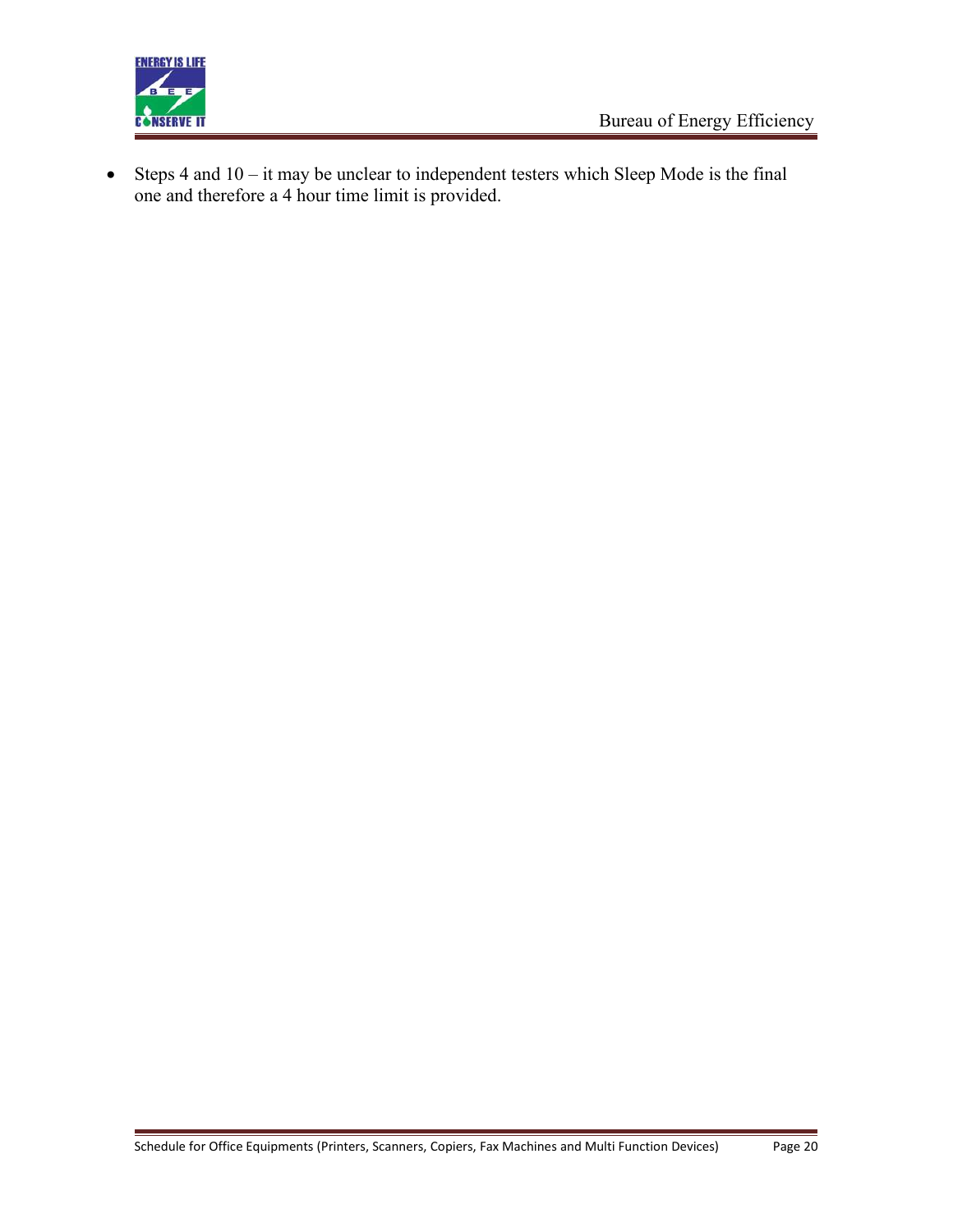

## **APPENDIX B:**

## **Format for reporting the test results**

## **1. Company Details**

| Applicant      | Manufacturer      |  |
|----------------|-------------------|--|
| Model No./Name | Model Family Name |  |

## **2. Equipment Details**

| Product Type (tick whichever applicable)                 | Printer                      |
|----------------------------------------------------------|------------------------------|
|                                                          | Scanners                     |
|                                                          | Copiers                      |
|                                                          | Fax Machines                 |
|                                                          | <b>Multi Function Device</b> |
| (tick whichever)<br>Technology<br>Marking<br>applicable) | Direct Thermal (DT)          |
|                                                          | Dye Sublimation (DS)         |
|                                                          | Electro-Photographic (EP)    |
|                                                          | Impact                       |
|                                                          | Ink Jet $(II)$               |
|                                                          | High Performance IJ          |
|                                                          | Solid Ink (SI)               |
|                                                          | Thermal Transfer (TT)        |
| Media Format (tick whichever applicable)                 | Large Format                 |
|                                                          | <b>Standard Format</b>       |
|                                                          | <b>Small Format</b>          |
| $P_{READV}(W)$                                           |                              |
| $P_{SLEEP}$ (W)                                          |                              |
| $P_{\text{AUTO-OFF}}(W)$                                 |                              |
| $P_{OFF}$ (W)                                            |                              |
| Standby Mode Power<br>Consumption                        |                              |
| (Lowest of the above power modes) for                    |                              |
| OM products                                              |                              |
| Typical Energy Consumption for TEC                       |                              |
| products                                                 |                              |

Summary

Declaration:

Name Date: